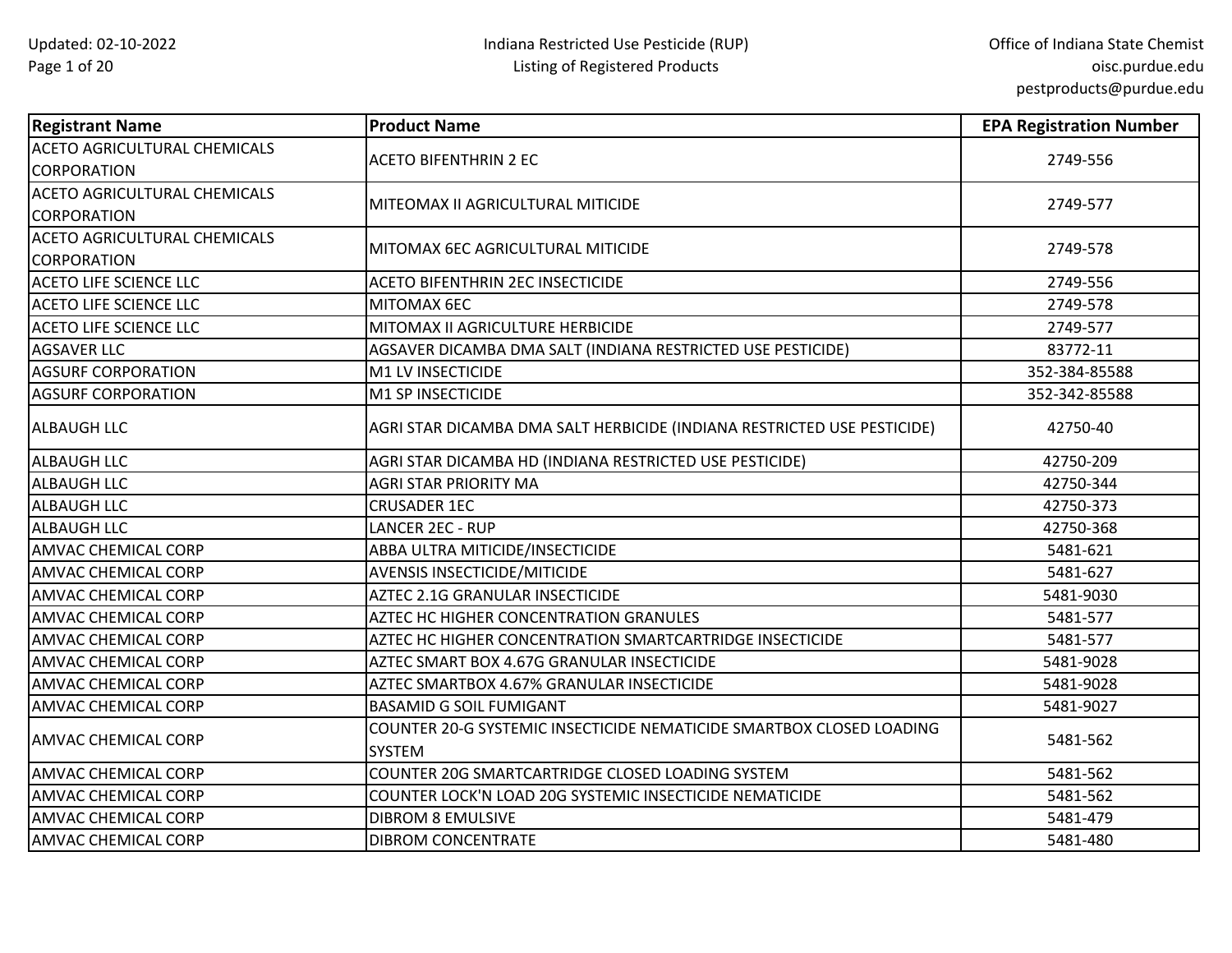| <b>AMVAC CHEMICAL CORP</b>           | <b>DISCIPLINE 2EC</b>                                                                  | 5481-517       |
|--------------------------------------|----------------------------------------------------------------------------------------|----------------|
| AMVAC CHEMICAL CORP                  | FORCE 10G HL SMARTBOX INSECTICIDE                                                      | 100-1615-5481  |
| <b>AMVAC CHEMICAL CORP</b>           | FORCE 10G HL SMARTCARTRIDGE INSECTICIDE - RUP                                          | 100-1615-5481  |
| <b>AMVAC CHEMICAL CORP</b>           | <b>FORCE 3G SMARTBOX INSECTICIDE</b>                                                   | 100-1075-5481  |
| <b>AMVAC CHEMICAL CORP</b>           | <b>IMPACTZ HERBICIDE</b>                                                               | 5481-612       |
| <b>AMVAC CHEMICAL CORP</b>           | <b>INDEX LIQUID AT-PLANT INSECTICIDE</b>                                               | 5481-587       |
| <b>AMVAC CHEMICAL CORP</b>           | K-PAM HL                                                                               | 5481-483       |
| <b>AMVAC CHEMICAL CORP</b>           | MOCAP 15% GRANULAR NEMATICIDE-INSECTICIDE                                              | 5481-9040      |
| <b>AMVAC CHEMICAL CORP</b>           | MOCAP EC NEMATICIDE-INSECTICIDE                                                        | 5481-9041      |
| <b>AMVAC CHEMICAL CORP</b>           | MOCAP NEMATICIDE-INSECTICIDE 15% GRANULAR LOCK 'N LOAD CLOSED LOADING<br><b>SYSTEM</b> | 5481-9040      |
| AMVAC CHEMICAL CORP                  | <b>NUVAN FOG 2EC</b>                                                                   | 5481-205       |
| <b>AMVAC CHEMICAL CORP</b>           | NUVAN FOG 4EC                                                                          | 5481-204       |
| <b>AMVAC CHEMICAL CORP</b>           | <b>NUVAN FOG 5%</b>                                                                    | 5481-220       |
| <b>AMVAC CHEMICAL CORP</b>           | PARAZONE 3SL HERBICIDE                                                                 | 5481-615       |
| <b>AMVAC CHEMICAL CORP</b>           | SMARTCHOICE 5G GRANULAR INSECTICIDE                                                    | 5481-561       |
| <b>AMVAC CHEMICAL CORP</b>           | SMARTCHOICE 5G LOCK'N LOAD GRANULAR INSECTICIDE                                        | 5481-561       |
| <b>AMVAC CHEMICAL CORP</b>           | SMARTCHOICE HC HIGHER CONCENTRATION GRANULES                                           | 5481-579       |
| <b>AMVAC CHEMICAL CORP</b>           | THIMET 20-G LOCK' N LOAD                                                               | 5481-530       |
| <b>AMVAC CHEMICAL CORP</b>           | THIMET 20-G SMARTBOX                                                                   | 5481-530       |
| <b>AMVAC CHEMICAL CORP</b>           | <b>TRUMPET EC INSECTICIDE</b>                                                          | 5481-481       |
| <b>AMVAC CHEMICAL CORP</b>           | VAPAM HL SOIL FUMIGANT                                                                 | 5481-468       |
| <b>AMVAC CHEMICAL CORP</b>           | <b>WISDOM FLOWABLE</b>                                                                 | 5481-519       |
| <b>AMVAC CHEMICAL CORP</b>           | <b>XPEDIENT FC</b>                                                                     | 5481-517       |
| <b>AMVAC CHEMICAL CORP</b>           | <b>XPEDIENT PLUS</b>                                                                   | 5481-517       |
| <b>AMVAC CHEMICAL CORP</b>           | <b>XPEDIENT PLUS V</b>                                                                 | 5481-609       |
| <b>ARBORJET INC</b>                  | TREE-AGE                                                                               | 100-1309-74578 |
| <b>ARBORJET INC</b>                  | TREE-AGE R10                                                                           | 74578-12       |
| ARCH WOOD PROTECTION INC             | CHEMONITE ACZA FOR PRESSURE TREATMENT PLANT USE                                        | 62190-34       |
| ARCH WOOD PROTECTION INC             | WOLMANAC CONCENTRATE 60% FOR PRESSURE TREATMENT PLANT USE                              | 62190-14       |
| ARIZONA CHEMICAL GROUP LLC           | FIPRONIL-PLUS-C                                                                        | 55431-15       |
| ARYSTA LIFESCIENCE NORTH AMERICA LLC | BANVEL (INDIANA RESTRICTED USE PESTICIDE)                                              | 66330-276      |
| ARYSTA LIFESCIENCE NORTH AMERICA LLC | BANVEL 480 HERBICIDE (INDIANA RESTRICTED USE PESTICIDE)                                | 66330-421      |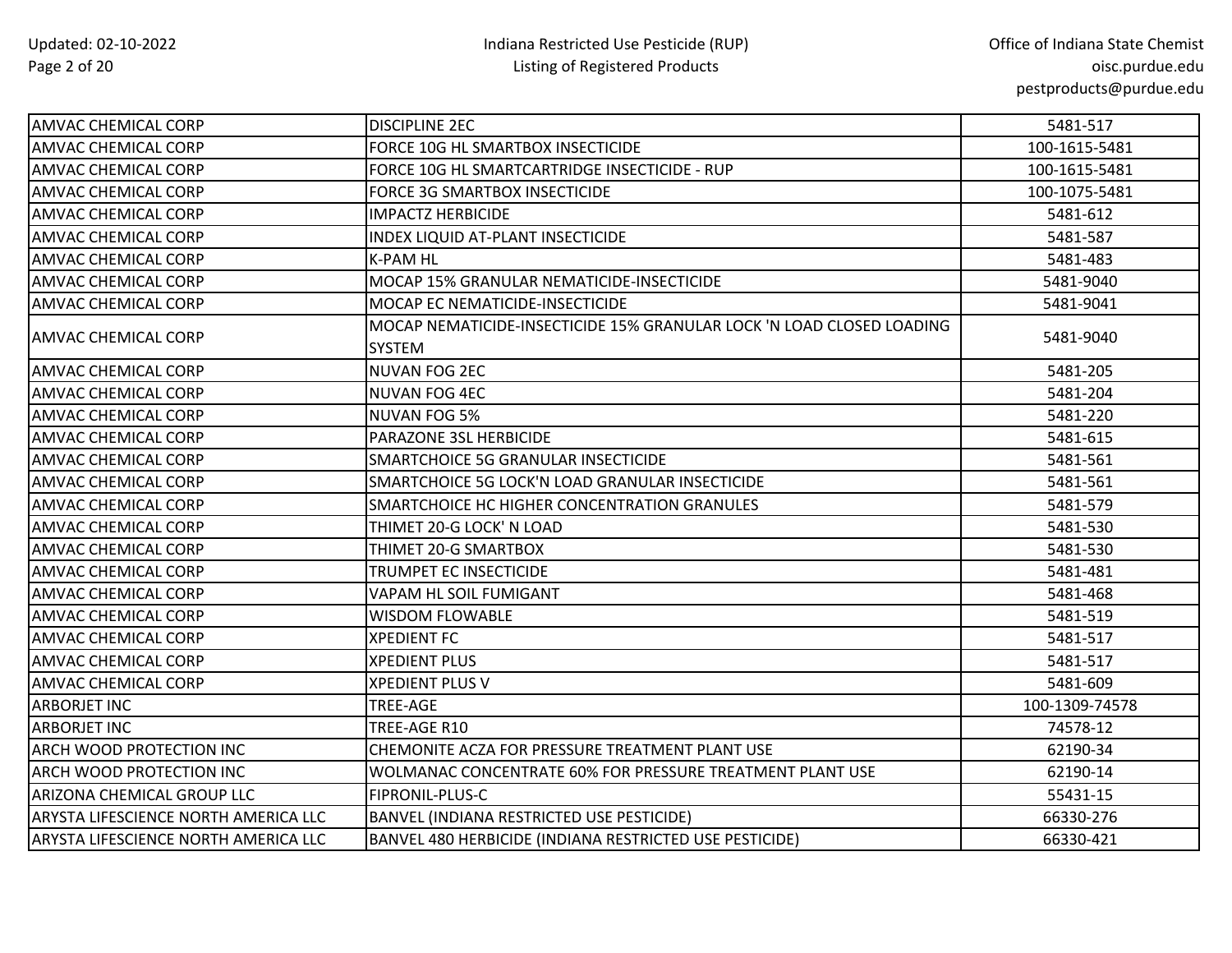| <b>ARYSTA LIFESCIENCE NORTH AMERICA LLC</b> | TEPERA PLUS FUNGICIDE/INSECTICIDE                                            | 66330-431     |
|---------------------------------------------|------------------------------------------------------------------------------|---------------|
| <b>ATTICUS LLC</b>                          | <b>BATALLION 10 WSP INSECTICIDE</b>                                          | 91234-117     |
| <b>ATTICUS LLC</b>                          | <b>BATALLION 2 EC INSECTICIDE</b>                                            | 91234-104     |
| <b>ATTICUS LLC</b>                          | <b>BATALLION LFC</b>                                                         | 91234-177     |
| <b>ATTICUS LLC</b>                          | DAIKON (INDIANA RESTRICTED USE PESTICIDE)                                    | 91234-217     |
| <b>ATTICUS LLC</b>                          | DECIMITE AGRICULTURAL MITICIDE ACARACIDE                                     | 91234-33      |
| <b>ATTICUS LLC</b>                          | DOLEAC DMA (INDIANA RESTRICTED USE PESTICIDE)                                | 91234-148     |
| <b>ATTICUS LLC</b>                          | DOLERITY DGA (INDIANA RESTRICTED USE PESTICIDE)                              | 91234-193     |
| <b>ATTICUS LLC</b>                          | PURGATORY 3 SL HERBICIDE                                                     | 91234-87      |
| <b>ATTICUS LLC</b>                          | SERPENT 1 EC INSECTICIDE                                                     | 91234-55      |
| <b>ATTICUS LLC</b>                          | <b>TALAK 7.9% F</b>                                                          | 91234-145     |
| <b>BAKER PETROLITE LLC</b>                  | BAKER HUGES MAGNACIDE B MICROBIOCIDE (ACROLEIN, STABILIZED)                  | 10707-10      |
| <b>BAKER PETROLITE LLC</b>                  | BAKER HUGHES A GE COMPANY MAGNACIDE B MICROBIOCIDE (ACROLEIN,<br>STABILIZED) | 10707-10      |
| <b>BASF CORPORATION</b>                     | <b>ALITE 27 HERBICIDE</b>                                                    | 7969-433      |
| <b>BASF CORPORATION</b>                     | CLARITY HERBICIDE (INDIANA RESTRICTED USE PESTICIDE)                         | 7969-137      |
| <b>BASF CORPORATION</b>                     | DISTINCT HERBICIDE (INDIANA RESTRICTED USE PESTICIDE)                        | 7969-150      |
| <b>BASF CORPORATION</b>                     | DURAGUARD ME MICROENCAPSULATED INSECTICIDE                                   | 499-367       |
| <b>BASF CORPORATION</b>                     | DURAPLEX TR TOTAL RELEASE INSECTICIDE                                        | 499-405       |
| <b>BASF CORPORATION</b>                     | DURASHIELD CS CONTROLLED RELEASE INSECTICIDE                                 | 499-419       |
| <b>BASF CORPORATION</b>                     | <b>ENGENIA HERBICIDE</b>                                                     | 7969-472      |
| <b>BASF CORPORATION</b>                     | <b>FASTAC CS INSECTICIDE</b>                                                 | 7969-364      |
| <b>BASF CORPORATION</b>                     | <b>FASTAC EC INSECTICIDE</b>                                                 | 7969-298      |
| <b>BASF CORPORATION</b>                     | MANTICOR LFR IN-FURROW FUNGICIDE/INSECTICIDE                                 | 279-3478-7969 |
| <b>BASF CORPORATION</b>                     | OVERDRIVE HERBICIDE (INDIANA RESTRICTED USE PESTICIDE)                       | 7969-150      |
| <b>BASF CORPORATION</b>                     | REGENT 4SC INSECTICIDE                                                       | 7969-207      |
| <b>BASF CORPORATION</b>                     | RENESTRA INSECTICIDE                                                         | 7969-436      |
| <b>BASF CORPORATION</b>                     | STATUS HERBICIDE (INDIANA RESTRICTED USE PESTICIDE)                          | 7969-242      |
| <b>BAYER CROPSCIENCE LP</b>                 | <b>BALANCE FLEXX HERBICIDE</b>                                               | 264-1067      |
| <b>BAYER CROPSCIENCE LP</b>                 | <b>BALANCE PRO HERBICIDE</b>                                                 | 264-600       |
| <b>BAYER CROPSCIENCE LP</b>                 | <b>BAYTHROID XL</b>                                                          | 264-840       |
| <b>BAYER CROPSCIENCE LP</b>                 | CONFIDENCE XTRA 5.6L HERBICIDE BY WINFIELD                                   | 524-485       |
| <b>BAYER CROPSCIENCE LP</b>                 | <b>CORVUS HERBICIDE</b>                                                      | 264-1066      |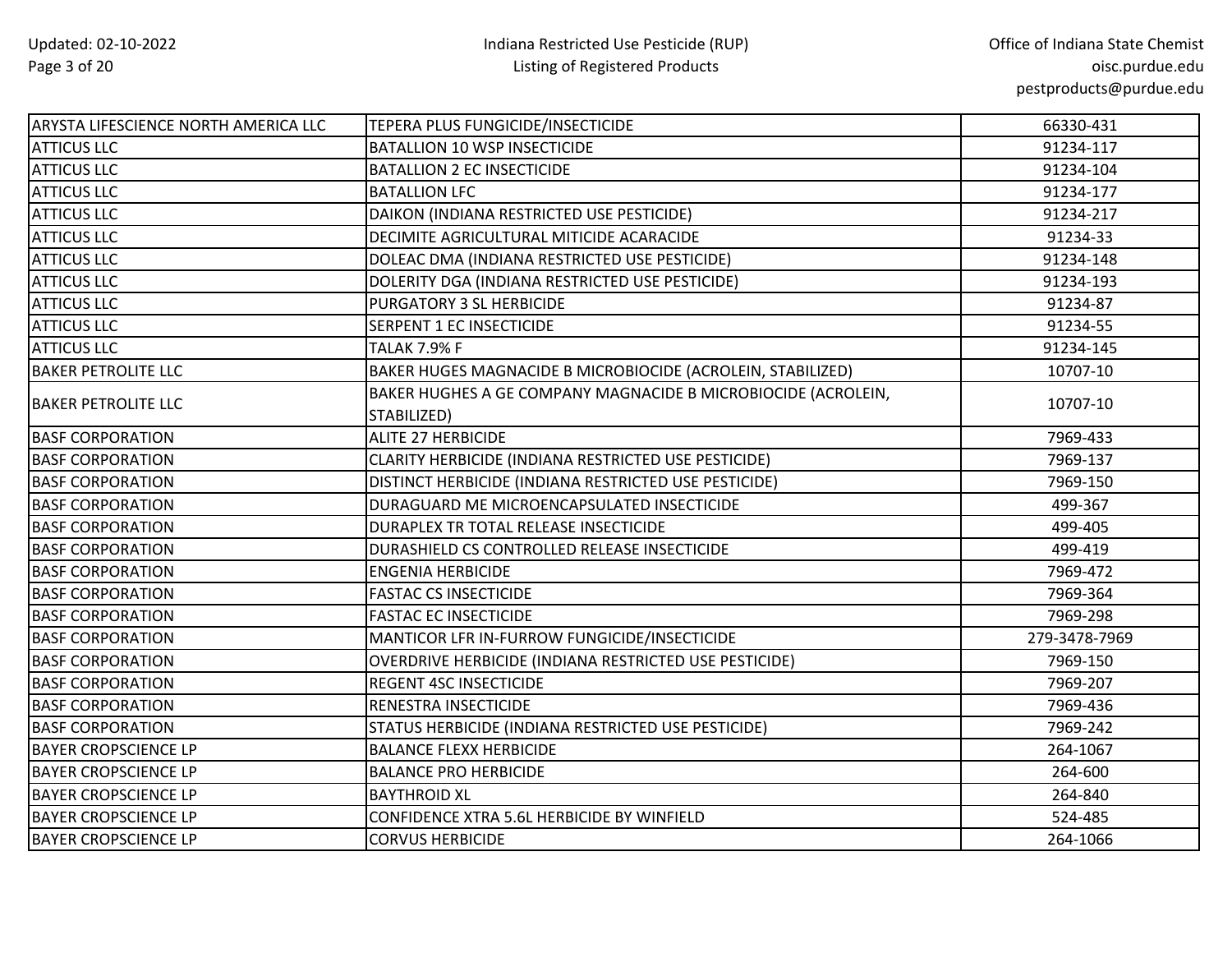| <b>BAYER CROPSCIENCE LP</b>                                         | <b>DEGREE XTRA HERBICIDE</b>                                      | 524-511     |
|---------------------------------------------------------------------|-------------------------------------------------------------------|-------------|
| <b>BAYER CROPSCIENCE LP</b>                                         | DIFLEXX DUO HERBICIDE (INDIANA RESTRICTED USE PESTICIDE)          | 264-1184    |
| <b>BAYER CROPSCIENCE LP</b>                                         | DIFLEXX HERBICIDE (INDIANA RESTRICTED USE PESTICIDE)              | 264-1173    |
| <b>BAYER CROPSCIENCE LP</b>                                         | HARNESS XTRA 5.6L HERBICIDE PREMIX FOR CORN                       | 524-485     |
| <b>BAYER CROPSCIENCE LP</b>                                         | HARNESS XTRA HERBICIDE                                            | 524-480     |
| <b>BAYER CROPSCIENCE LP</b>                                         | LEVERAGE 360 INSECTICIDE                                          | 264-1104    |
| <b>BAYER CROPSCIENCE LP</b>                                         | M1691 HERBICIDE (INDIANA RESTRICTED USE PESTICIDE)                | 524-582     |
| <b>BAYER CROPSCIENCE LP</b>                                         | SOYBEAN-CYST NEMATODE RESISTANT SOYBEANS                          | 264-EUP-151 |
| <b>BAYER CROPSCIENCE LP</b>                                         | <b>XTENDIMAX WITH VAPORGRIP TECHNOLOGY</b>                        | 264-1210    |
| <b>BAYER ENVIRONMENTAL SCIENCE</b>                                  | <b>BAYER TOPCHOICE INSECTICIDE</b>                                | 432-1217    |
| BAYER ENVIRONMENTAL SCIENCE A DIV OF<br><b>BAYER CROPSCIENCE LP</b> | <b>SENTURE INSECTICIDE</b>                                        | 432-1217    |
| BAYER HEALTHCARE LLC ANIMAL HEALTH<br><b>DIVISION</b>               | RAVAP E.C. LIVESTOCK, POULTRY & PREMISE INSECTICIDE               | 11556-162   |
| BAYER HEALTHCARE LLC ANIMAL HEALTH<br><b>DIVISION</b>               | VAPONA CONCENTRATE INSECTICIDE                                    | 11556-174   |
| <b>BELL LABORATORIES INC</b>                                        | DITRAC TRACKING POWDER                                            | 12455-56    |
| <b>BELL LABORATORIES INC</b>                                        | P.C.Q. PRO PESTICIDE                                              | 12455-136   |
| <b>BELL LABORATORIES INC</b>                                        | <b>ZP RODENT BAIT AG</b>                                          | 12455-17    |
| <b>BELL LABORATORIES INC</b>                                        | ZP RODENT OAT BAIT AG                                             | 12455-102   |
| <b>BELL LABORATORIES INC</b>                                        | <b>ZP TRACKING POWDER</b>                                         | 12455-16    |
| <b>CENTRAL GARDEN &amp; PET COMPANY</b>                             | CFT LEGUMINE FISH TOXICANT                                        | 89459-48    |
| <b>CENTRAL GARDEN &amp; PET COMPANY</b>                             | PRENFISH FISH TOXICANT LIQUID EMULSIFIABLE FISH TOXICANT          | 89459-85    |
| <b>CENTRAL GARDEN &amp; PET COMPANY</b>                             | ROTENONE FISH TOXICANT POWDER                                     | 89459-32    |
| CHEM TECH LTD                                                       | TURBOCIDE ADVANCED FOGGING PRODUCTS VAP-20 AEROSOL INSECTICIDE    | 47000-71    |
| CHEMICAL SPECIALTIES INC.                                           | CCA TYPE C WOOD PRESERVATIVE 60%                                  | 10465-28    |
| <b>CONTROL SOLUTIONS INC</b>                                        | <b>MARTIN'S GOPHER BAIT 50 R</b>                                  | 53883-24    |
| <b>CONTROL SOLUTIONS INC</b>                                        | PYROFOS 20 CONTROLLED RELEASE PREMISE INSECTICIDE                 | 53883-407   |
| <b>CONTROL SOLUTIONS INC</b>                                        | PYROFOS 42 CONTROLLED RELEASE PREMISE INSECTICIDE                 | 53883-394   |
| <b>CONTROL SOLUTIONS INC</b>                                        | QUALI-PRO BIFENTHRIN GOLF & NURSERY 7.9F INSECTICIDE              | 53883-366   |
| <b>CONTROL SOLUTIONS INC</b>                                        | QUALI-PRO FAHRENHEIT HERBICIDE (INDIANA RESTRICTED USE PESTICIDE) | 53883-387   |
| <b>CONTROL SOLUTIONS INC</b>                                        | QUALI-PRO TODAL NEMATICIDE/INSECTICIDE                            | 53883-410   |
| <b>CORTEVA AGRISCIENCE LLC</b>                                      | <b>GRASLAN L HERBICIDE</b>                                        | 62719-655   |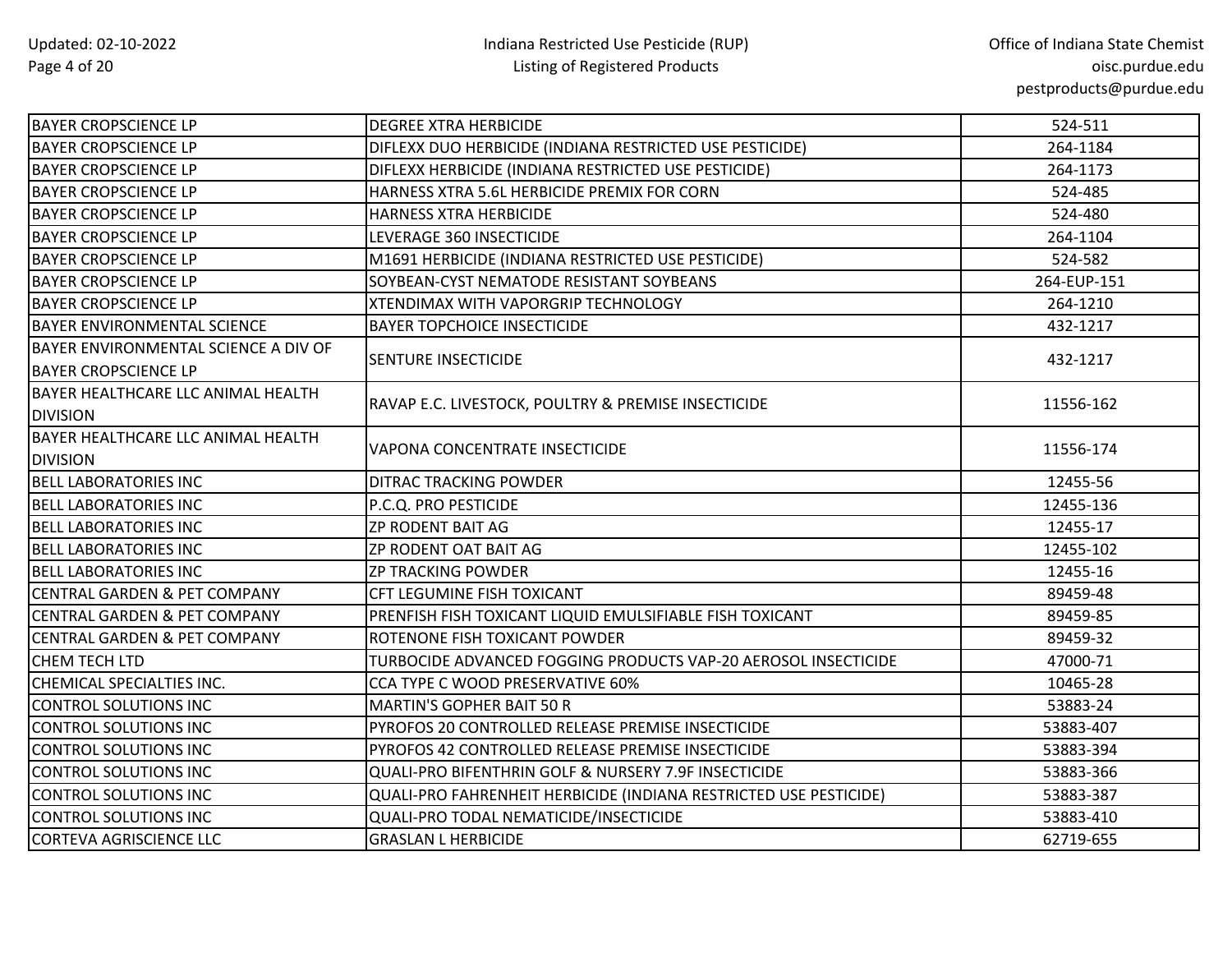| <b>CYTEC INDUSTRIES INC</b>      | ECO2 FUME FUMIGANT GAS                  | 68387-7       |
|----------------------------------|-----------------------------------------|---------------|
| <b>CYTEC INDUSTRIES INC</b>      | <b>VAPORPH3OS PHOSPHINE FUMIGANT</b>    | 68387-8       |
| <b>D &amp; D HOLDINGS INC</b>    | <b>DEGESCH FUMI-STRIP</b>               | 72959-6       |
| <b>D &amp; D HOLDINGS INC</b>    | DEGESCH MAGTOXIN PREPAC SPOT FUMIGANT   | 72959-7       |
| <b>D &amp; D HOLDINGS INC</b>    | <b>DEGESCH PHOSTOXIN PELLETS</b>        | 72959-5       |
| <b>D &amp; D HOLDINGS INC</b>    | DEGESCH PHOSTOXIN PREPAC ROPE           | 72959-8       |
| <b>D &amp; D HOLDINGS INC</b>    | DEGESCH PHOSTOXIN TABLET PREPAC         | 72959-9       |
| D & D HOLDINGS INC               | <b>DEGESCH PHOSTOXIN TABLETS -R</b>     | 72959-4       |
| <b>D &amp; D HOLDINGS INC</b>    | <b>DETIA PHOS PELLETS</b>               | 72959-5       |
| D & D HOLDINGS INC               | <b>DETIA PHOS TABLETS</b>               | 72959-4       |
| <b>D &amp; D HOLDINGS INC</b>    | <b>FUMITOXIN PELLETS</b>                | 72959-2       |
| D & D HOLDINGS INC               | <b>FUMITOXIN TABLETS</b>                | 72959-1       |
| IDOUGLAS PRODUCTS & PACKAGING CO | DOUGLAS MAX KILL VAPO-CIDE              | 1015-68       |
| DOUGLAS PRODUCTS & PACKAGING CO  | PH3 ALP FUMIGANT PELLETS                | 70506-14-1015 |
| DOUGLAS PRODUCTS & PACKAGING CO  | PH3 ALP FUMIGANT TABLETS                | 70506-13-1015 |
| DOUGLAS PRODUCTS & PACKAGING CO  | PH3 ALUMINUM PHOSPHIDE FUMIGANT PELLETS | 1015-74       |
| IDOUGLAS PRODUCTS & PACKAGING CO | PH3 ALUMINUM PHOSPHIDE FUMIGANT TABLETS | 1015-76       |
| DOUGLAS PRODUCTS & PACKAGING CO  | PROFUME GAS FUMIGANT                    | 1015-79       |
| DOUGLAS PRODUCTS & PACKAGING CO  | <b>VIKANE SPECIALTY GAS FUMIGANT</b>    | 1015-78       |
| <b>DOW AGROSCIENCES LLC</b>      | <b>COBALT ADVANCED</b>                  | 62719-615     |
| <b>DOW AGROSCIENCES LLC</b>      | <b>COBALT INSECTICIDE</b>               | 62719-575     |
| <b>DOW AGROSCIENCES LLC</b>      | DURSBAN 50W IN WATER SOLUBLE PACKETS    | 62719-72      |
| <b>DOW AGROSCIENCES LLC</b>      | <b>FULTIME</b>                          | 62719-371     |
| <b>DOW AGROSCIENCES LLC</b>      | <b>FULTIME NXT HERBICIDE</b>            | 62719-668     |
| <b>DOW AGROSCIENCES LLC</b>      | <b>GRASLAN L SPECIALTY HERBICIDE</b>    | 62719-655     |
| <b>DOW AGROSCIENCES LLC</b>      | <b>HATCHET INSECTICIDE</b>              | 62719-220     |
| <b>DOW AGROSCIENCES LLC</b>      | INLINE SOIL FUNGICIDE AND NEMATICIDE    | 62719-348     |
| <b>DOW AGROSCIENCES LLC</b>      | <b>KERB SC</b>                          | 62719-578     |
| <b>DOW AGROSCIENCES LLC</b>      | <b>KERB SC T&amp;O</b>                  | 62719-578     |
| <b>DOW AGROSCIENCES LLC</b>      | <b>KEYSTONE HERBICIDE</b>               | 62719-368     |
| <b>DOW AGROSCIENCES LLC</b>      | <b>KEYSTONE LA</b>                      | 62719-479     |
| <b>DOW AGROSCIENCES LLC</b>      | KEYSTONE LA NXT HERBICIDE               | 62719-670     |
| <b>DOW AGROSCIENCES LLC</b>      | <b>KEYSTONE NXT HERBICIDE</b>           | 62719-671     |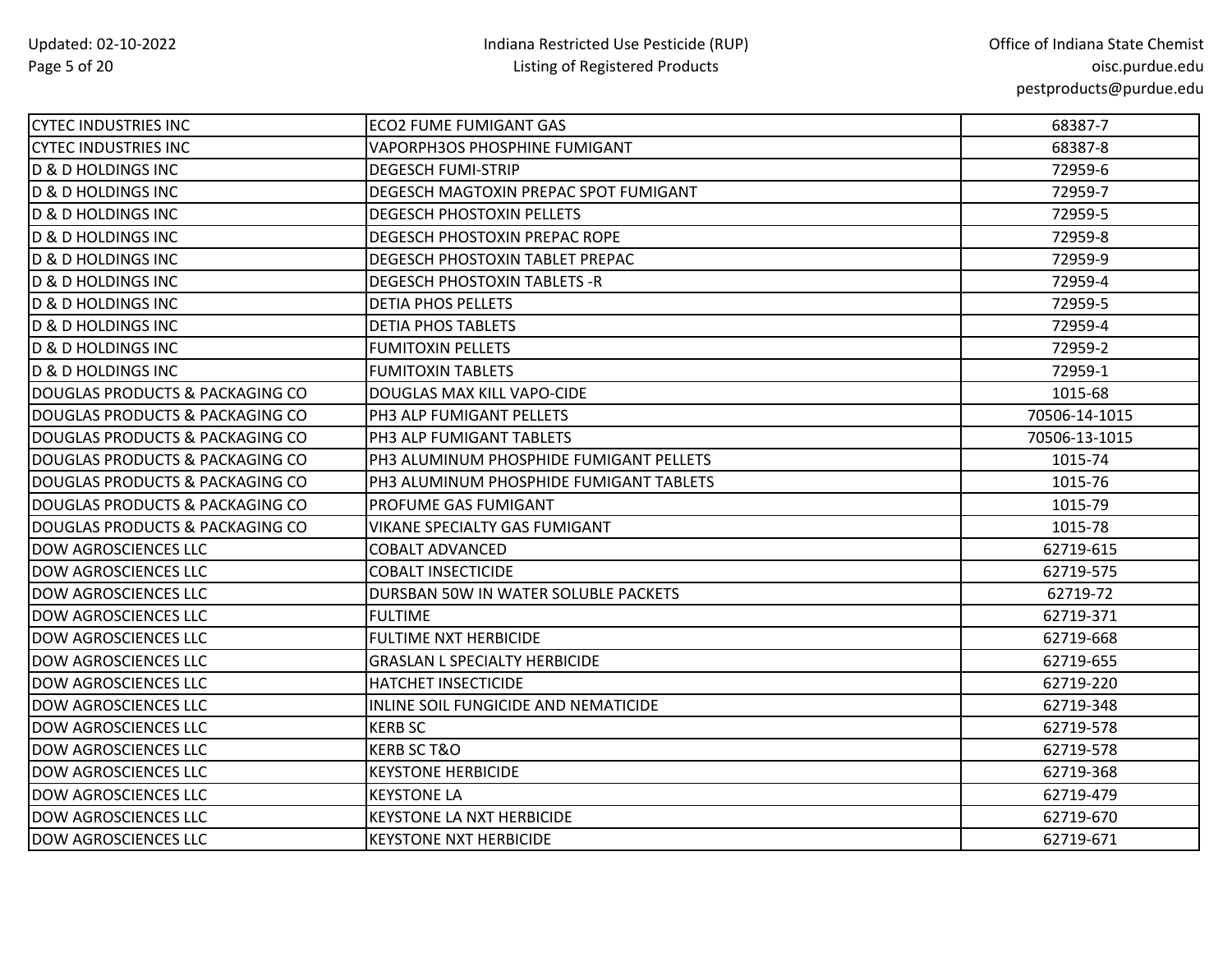| DOW AGROSCIENCES LLC              | <b>LORSBAN 4E INSECTICIDE</b>                                   | 62719-220     |
|-----------------------------------|-----------------------------------------------------------------|---------------|
| <b>DOW AGROSCIENCES LLC</b>       | LORSBAN ADVANCED INSECTICIDE                                    | 62719-591     |
| <b>DOW AGROSCIENCES LLC</b>       | <b>OUTPOST K HERBICIDE</b>                                      | 62719-17      |
| <b>DOW AGROSCIENCES LLC</b>       | REPLY ATZ HERBICIDE                                             | 62719-671     |
| <b>DOW AGROSCIENCES LLC</b>       | <b>REPLY LITE HERBICIDE</b>                                     | 62719-670     |
| <b>DOW AGROSCIENCES LLC</b>       | <b>SURPASS EC</b>                                               | 62719-367     |
| <b>DOW AGROSCIENCES LLC</b>       | TELONE C-35                                                     | 62719-302     |
| <b>DOW AGROSCIENCES LLC</b>       | <b>TELONE EC</b>                                                | 62719-321     |
| <b>DOW AGROSCIENCES LLC</b>       | TORDON 101 MIXTURE SPECIALTY HERBICIDE                          | 62719-5       |
| <b>DOW AGROSCIENCES LLC</b>       | <b>TORDON 22K SPECIALTY HERBICIDE</b>                           | 62719-6       |
| <b>DOW AGROSCIENCES LLC</b>       | TORDON K HERBICIDE                                              | 62719-17      |
| <b>DREXEL CHEMICAL CO</b>         | <b>DREXEL ATRA -5 HERBICIDE</b>                                 | 19713-80      |
| <b>DREXEL CHEMICAL CO</b>         | DREXEL ATRAZINE 4L HERBICIDE                                    | 19713-11      |
| <b>DREXEL CHEMICAL CO</b>         | DREXEL ATRAZINE 90DF HERBICIDE                                  | 19713-76      |
| DREXEL CHEMICAL CO                | DREXEL CHLORPYRIFOS 4E-AG INSECTICIDE                           | 19713-520     |
| <b>DREXEL CHEMICAL CO</b>         | DREXEL DICAMBA DGA HERBICIDE (INDIANA RESTRICTED USE PESTICIDE) | 19713-687     |
| <b>DREXEL CHEMICAL CO</b>         | DREXEL DICAMBA HERBICIDE (INDIANA RESTRICTED USE PESTICIDE)     | 19713-624     |
| <b>DREXEL CHEMICAL CO</b>         | DREXEL L-C INSECTICIDE                                          | 19713-572     |
| DREXEL CHEMICAL CO                | DREXEL QUIK-QUAT                                                | 19713-617     |
| <b>DREXEL CHEMICAL CO</b>         | DREXEL SIMAZAT 4L                                               | 19713-171     |
| <b>DREXEL CHEMICAL CO</b>         | DREXEL SIMAZAT 90 DF HERBICIDE                                  | 19713-553     |
| <b>DREXEL CHEMICAL CO</b>         | <b>DREXEL TRIZAR HERBICIDE</b>                                  | 19713-686     |
| <b>DREXEL CHEMICAL CO</b>         | <b>DREXEL TRIZMET II</b>                                        | 19713-547     |
| <b>DREXEL CHEMICAL CO</b>         | DREXEL TRIZMET LITE HERBICIDE                                   | 19713-663     |
| <b>DREXEL CHEMICAL CO</b>         | <b>LAMBDAFOS INSECTICIDE</b>                                    | 19713-671     |
| <b>DREXEL CHEMICAL CO</b>         | <b>TRIZMAX HERBICIDE</b>                                        | 19713-688     |
| <b>DUKES ROOT CONTROL INC</b>     | <b>VAPOROOTER</b>                                               | 94625-1       |
| E I DUPONT DE NEMOURS AND COMPANY | <b>CINCH ATZ HERBICIDE</b>                                      | 352-624       |
| E I DUPONT DE NEMOURS AND COMPANY | CORTEVA AGRISCIENCE LANNATE LV INSECTICIDE                      | 352-384       |
| E I DUPONT DE NEMOURS AND COMPANY | CORTEVA AGRISCIENCE LANNATE SP INSECTICIDE                      | 352-342       |
| E I DUPONT DE NEMOURS AND COMPANY | CORTEVA AGRISCIENCE VYDATE L INSECTICIDE/NEMATICIDE             | 352-372       |
| E I DUPONT DE NEMOURS AND COMPANY | DUPONT BL1 HERBICIDE (INDIANA RESTRICTED USE PESTICIDE)         | 42750-271-352 |
| E I DUPONT DE NEMOURS AND COMPANY | DUPONT BREAKFREE NXT ATZ HERBICIDE                              | 352-893       |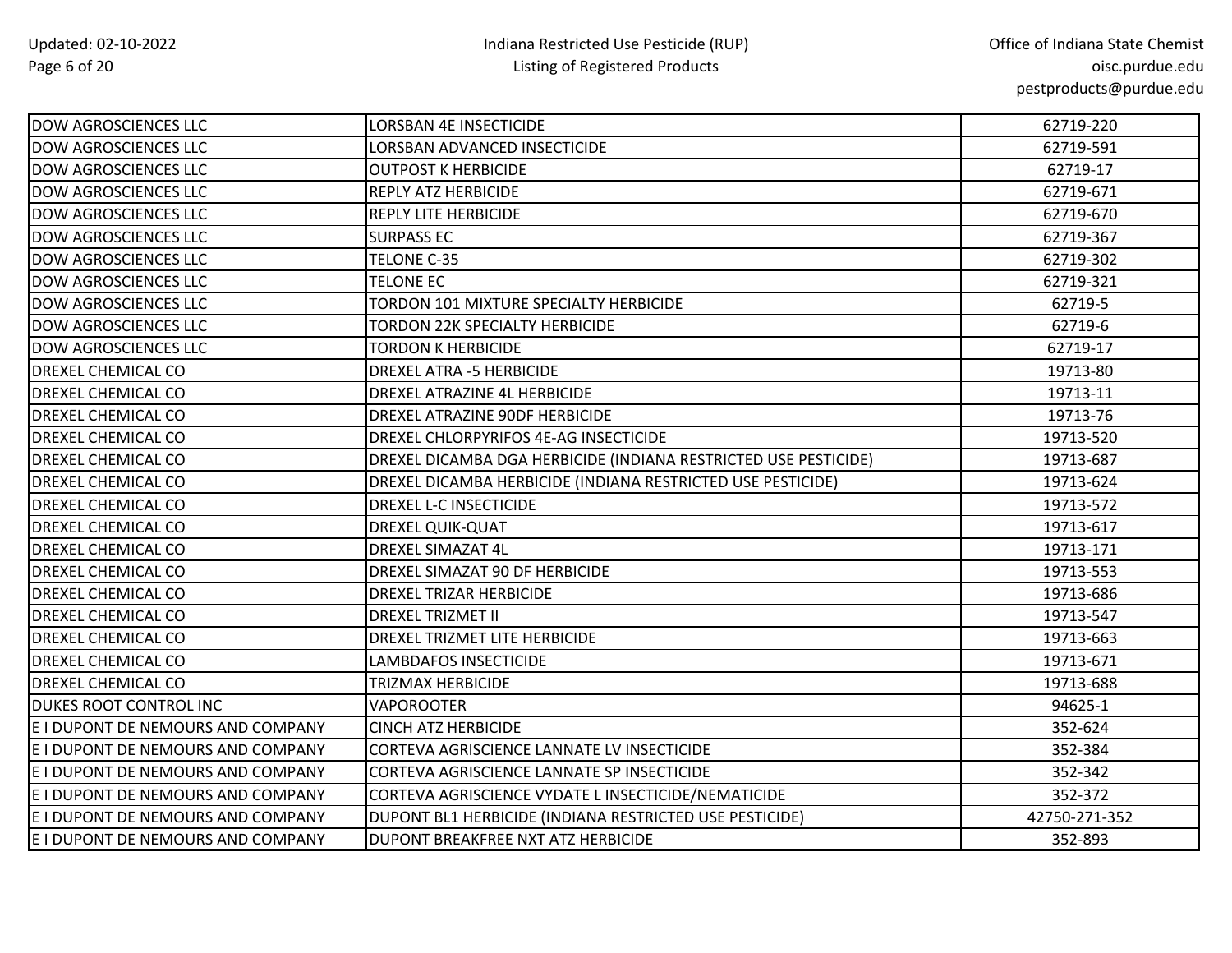| E I DUPONT DE NEMOURS AND COMPANY | IDUPONT BREAKFREE NXT LITE HERBICIDE                           | 352-895        |
|-----------------------------------|----------------------------------------------------------------|----------------|
| E I DUPONT DE NEMOURS AND COMPANY | <b>DUPONT CINCH ATZ HERBICIDE</b>                              | 352-624        |
| E I DUPONT DE NEMOURS AND COMPANY | DUPONT CINCH ATZ LITE HERBICIDE                                | 352-623        |
| E I DUPONT DE NEMOURS AND COMPANY | DUPONT D1691 HERBICIDE (INDIANA RESTRICTED USE PESTICIDE)      | 352-914        |
| E I DUPONT DE NEMOURS AND COMPANY | DUPONT DICAMBA XP HERBICIDE (INDIANA RESTRICTED USE PESTICIDE) | 7969-140-352   |
| E I DUPONT DE NEMOURS AND COMPANY | DUPONT LANNATE LV INSECTICIDE                                  | 352-384        |
| E I DUPONT DE NEMOURS AND COMPANY | DUPONT LANNATE SP INSECTICIDE                                  | 352-342        |
| E I DUPONT DE NEMOURS AND COMPANY | DUPONT PREQUEL HERBICIDE                                       | 352-779        |
| E I DUPONT DE NEMOURS AND COMPANY | DUPONT VYDATE C-LV INSECTICIDE NEMATICIDE                      | 352-532        |
| E I DUPONT DE NEMOURS AND COMPANY | DUPONT VYDATE L INSECTICIDE/NEMATICIDE                         | 352-372        |
| <b>FARMHANNONG AMERICA INC</b>    | LAMBDASTAR 1CS INSECTICIDE                                     | 71532-25-91026 |
| <b>FARMHANNONG AMERICA INC</b>    | LAMBDASTAR INSECTICIDE                                         | 71532-20-91026 |
| <b>FARMHANNONG AMERICA INC</b>    | LAMBDASTAR PLUS INSECTICIDE                                    | 71532-29-91026 |
| <b>FARMHANNONG AMERICA INC</b>    | PERMASTAR AG AGRICULTURAL INSECTICIDE                          | 71532-15-91026 |
| FARMHANNONG AMERICA INC           | S-FENVALOSTAR INSECTICIDE                                      | 71532-21-91026 |
| <b>FMC CORPORATION</b>            | <b>ANTHEM ATZ HERBICIDE</b>                                    | 279-3449       |
| <b>FMC CORPORATION</b>            | ATHENA INSECTICIDE/MITICIDE                                    | 279-3356       |
| <b>FMC CORPORATION</b>            | <b>BOLTON INSECTICIDE</b>                                      | 279-3581       |
| <b>FMC CORPORATION</b>            | <b>BRIGADE 2EC INSECTICIDE/MITICIDE</b>                        | 279-3313       |
| <b>FMC CORPORATION</b>            | <b>BRIGADE WSB INSECTICIDE/ MITICIDE</b>                       | 279-3108       |
| <b>FMC CORPORATION</b>            | <b>BRIGADIER INSECTICIDE</b>                                   | 279-3332       |
| <b>FMC CORPORATION</b>            | <b>CAPTURE 3RIVE 3D</b>                                        | 279-3467       |
| <b>FMC CORPORATION</b>            | <b>CAPTURE LFR INSECTICIDE</b>                                 | 279-3302       |
| <b>FMC CORPORATION</b>            | <b>DECLARE INSECTICIDE</b>                                     | 279-3571       |
| <b>FMC CORPORATION</b>            | ELEVEST INSECT CONTROL                                         | 279-9652       |
| <b>FMC CORPORATION</b>            | ETHOS 3D INSECTICIDE/FUNGICIDE                                 | 279-3632       |
| <b>FMC CORPORATION</b>            | ETHOS XB INSECTICIDE/FUNGICIDE                                 | 279-3473       |
| <b>FMC CORPORATION</b>            | <b>GLADIATOR INSECTICIDE/MITICIDE</b>                          | 279-3441       |
| <b>FMC CORPORATION</b>            | <b>HERO EW INSECTICIDE</b>                                     | 279-3329       |
| <b>FMC CORPORATION</b>            | <b>HERO INSECTICIDE</b>                                        | 279-3315       |
| <b>FMC CORPORATION</b>            | <b>MUSTANG INSECTICIDE</b>                                     | 279-3126       |
| <b>FMC CORPORATION</b>            | <b>MUSTANG MAXX INSECTICIDE</b>                                | 279-3426       |
| <b>FMC CORPORATION</b>            | <b>ONYXPRO INSECTICIDE</b>                                     | 279-4269       |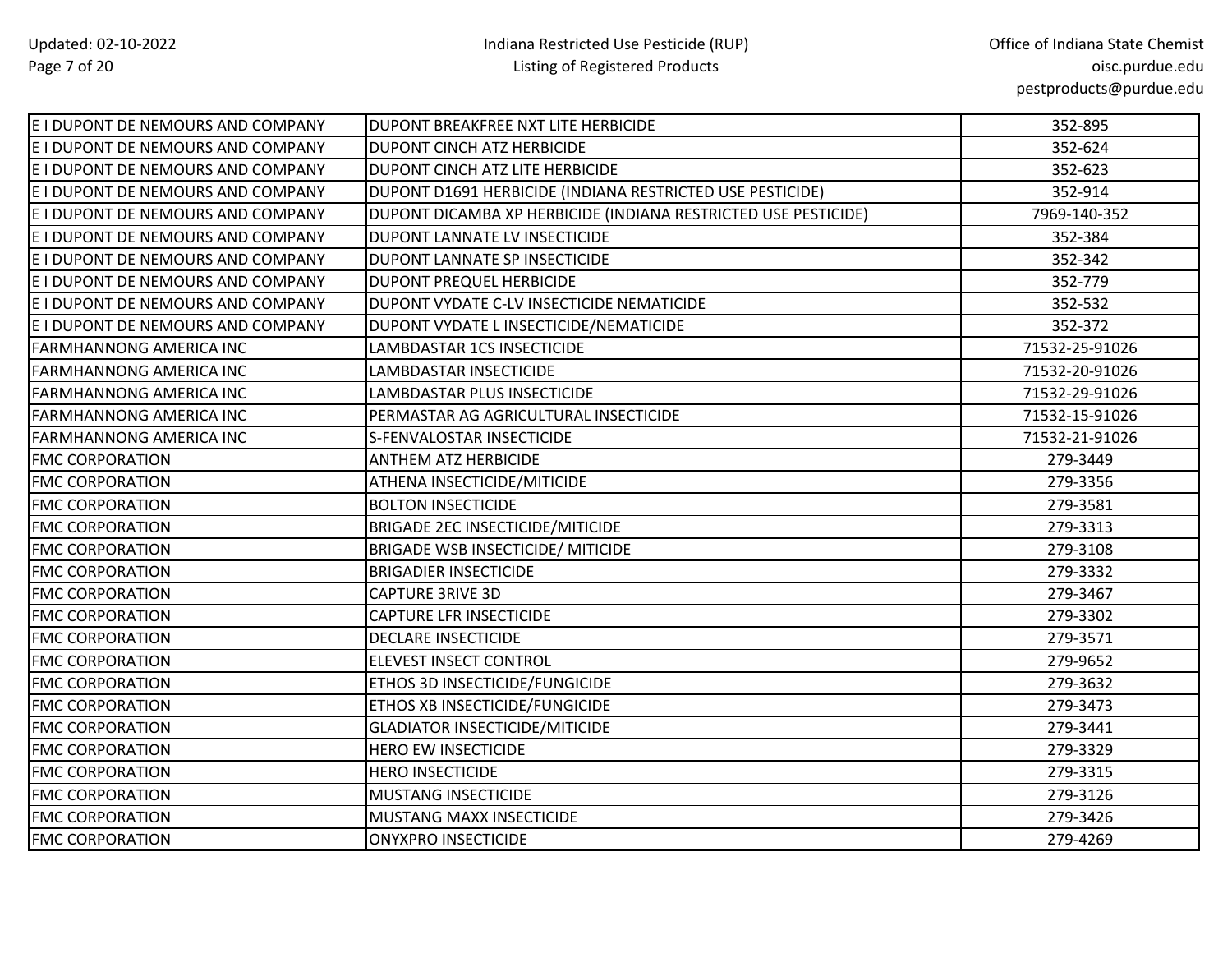| <b>FMC CORPORATION</b>                    | POUNCE 1.5 G                                                             | 279-3059      |
|-------------------------------------------|--------------------------------------------------------------------------|---------------|
| <b>FMC CORPORATION</b>                    | POUNCE 25 WP                                                             | 279-3051      |
| <b>FMC CORPORATION</b>                    | PROAXIS INSECTICIDE                                                      | 279-3583      |
| <b>FMC CORPORATION</b>                    | <b>STALLION BRAND INSECTICIDE</b>                                        | 279-9545      |
| <b>FMC CORPORATION</b>                    | <b>STEED INSECTICIDE</b>                                                 | 279-3380      |
| <b>FMC CORPORATION</b>                    | TALSTAR S SELECT INSECTICIDE                                             | 279-3155      |
| <b>FMC CORPORATION</b>                    | TALSTAR XTRA GC GRANULAR INSECTICIDE                                     | 279-9547      |
| <b>FMC CORPORATION</b>                    | TEMITRY LFR INSECTICIDE/FUNGICIDE                                        | 279-3478      |
| <b>FMC CORPORATION</b>                    | TRIPLE CROWN GOLF INSECTICIDE                                            | 279-3457      |
| <b>FMC CORPORATION</b>                    | WC-DCB (INDIANA RESTRICTED USE PESTICIDE)                                | 279-9655      |
| GHARDA CHEMICALS INTERNATIONAL INC        | ORACLE ADVANCED HERBICIDE (INDIANA RESTRICTED USE PESTICIDE)             | 93182-24      |
| <b>GHARDA CHEMICALS INTERNATIONAL INC</b> | ORACLE DICAMBA AGRICULTURAL HERBICIDE (INDIANA RESTRICTED USE PESTICIDE) | 93182-10      |
| GHARDA CHEMICALS INTERNATIONAL INC        | PILOT 4E CHLORPYRIFOS AGRICULTURAL INSECTICIDE                           | 93182-7       |
| <b>GOWAN CO</b>                           | <b>CARZOL SP INSECTICIDE</b>                                             | 10163-265     |
| <b>GOWAN CO</b>                           | MESUROL 75-W                                                             | 10163-231     |
| <b>GOWAN CO</b>                           | YUKON HERBICIDE (INDIANA RESTRICTED USE PESTICIDE)                       | 81880-6-10163 |
| <b>GREAT LAKES CHEMICAL CORP</b>          | METH-O-GAS 100                                                           | 5785-11       |
| <b>GREAT LAKES CHEMICAL CORP</b>          | METH-O-GAS Q                                                             | 5785-41       |
| <b>GREAT LAKES CHEMICAL CORP</b>          | TERR-O-GAS 67 PREPLANT SOIL FUMIGANT                                     | 5785-24       |
| <b>GREAT LAKES CHEMICAL CORP</b>          | TERR-O-GAS 98 PREPLANT SOIL FUMIGANT                                     | 5785-22       |
| <b>GROWMARK INC</b>                       | <b>ACELLUS ATZ HERBICIDE</b>                                             | 62719-671-534 |
| <b>GROWMARK INC</b>                       | <b>ACELLUS ATZ LITE HERBICIDE</b>                                        | 62719-670-534 |
| <b>GROWMARK INC</b>                       | <b>CALVALRY II INSECTICIDE</b>                                           | 100-1295-534  |
| <b>GROWMARK INC</b>                       | <b>ENTRAX EZ HERBICIDE</b>                                               | 100-1414-534  |
| <b>GROWMARK INC</b>                       | <b>INFANTRY 4L</b>                                                       | 100-497-534   |
| <b>GROWMARK INC</b>                       | <b>INFANTRY 90DF</b>                                                     | 100-585-534   |
| <b>GROWMARK INC</b>                       | <b>XCELERATE ATZ 5.6L HERBICIDE</b>                                      | 524-485-534   |
| HACCO INC                                 | PROZAP ZINC PHOSPHIDE OAT BAIT                                           | 61282-14      |
| HACCO INC                                 | PROZAP ZINC PHOSPHIDE PELLETS                                            | 61282-49      |
| <b>HACCO INC</b>                          | PROZAP ZINC PHOSPHIDE TRACKING POWDER                                    | 61282-101     |
| HACCO INC                                 | RAMIK BROWN WEATHER-RESISTANT RODENTICIDE                                | 61282-45      |
| <b>HACCO INC</b>                          | RAMIK GREEN AG FISH FLAVORED WEATHER-RESISTANT RODENTICIDE               | 61282-63      |
|                                           |                                                                          |               |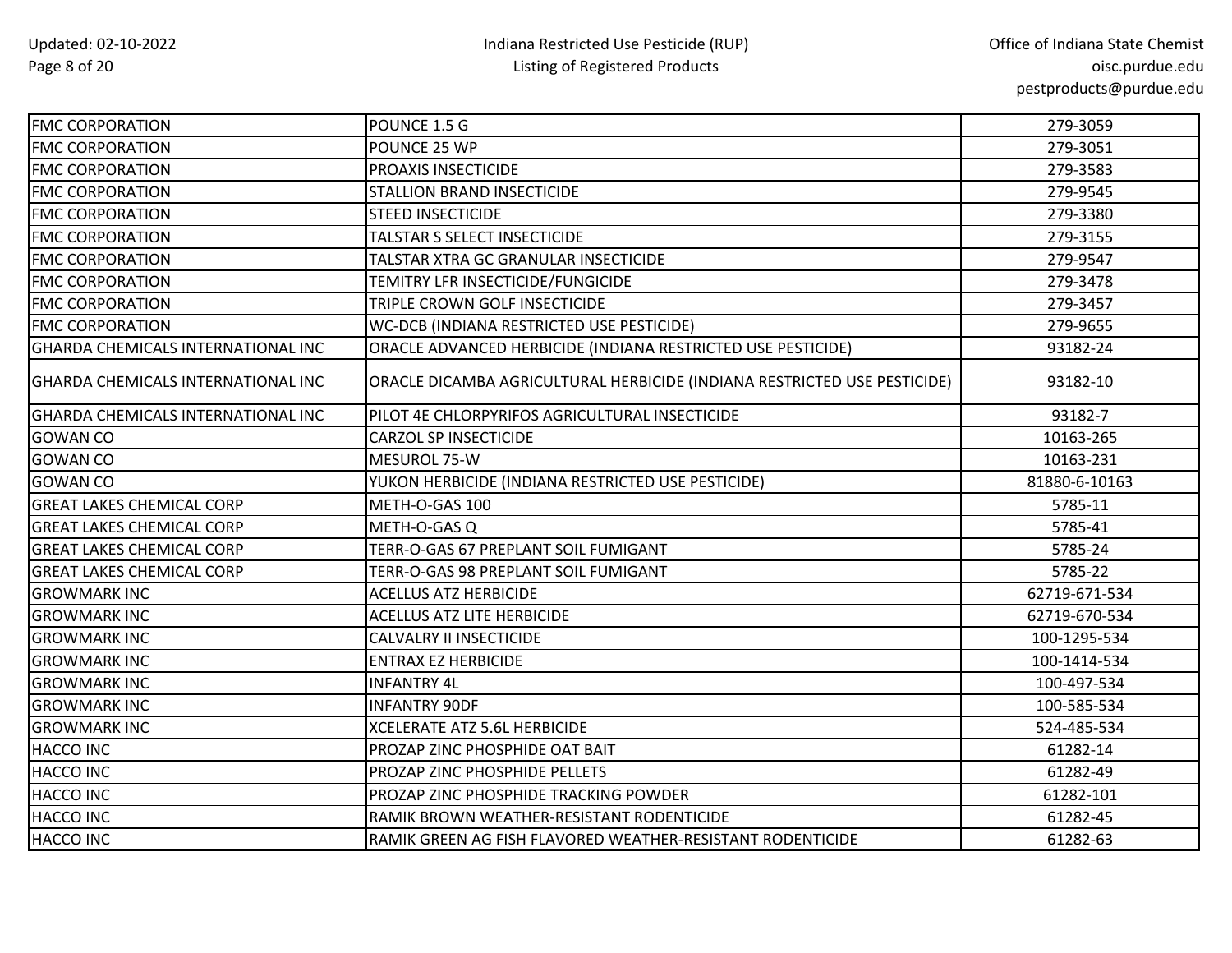| <b>HELENA AGRI-ENTERPRISES LLC</b> | EMPYROS TRIAD FLEX HERBICIDE                          | 5905-642       |
|------------------------------------|-------------------------------------------------------|----------------|
| <b>HELENA AGRI-ENTERPRISES LLC</b> | <b>EMPYROS TRIAD HERBICIDE</b>                        | 5905-640       |
| <b>HELENA AGRI-ENTERPRISES LLC</b> | <b>HELENA ATRAZINE 4F HERBICIDE</b>                   | 100-497-5905   |
| HELENA AGRI-ENTERPRISES LLC        | HELENA ATRAZINE 90-DG HERBICIDE                       | 100-585-5905   |
| HELENA AGRI-ENTERPRISES LLC        | LAMBDA T-2 INSECTICIDE                                | 100-1295-5905  |
| HELENA AGRI-ENTERPRISES LLC        | OMNI BRAND BIFENTHRIN 2EC                             | 5905-626       |
| HELENA AGRI-ENTERPRISES LLC        | OMNI BRAND LAMBDA 1 EC INSECTICIDE                    | 5905-610       |
| HELENA AGRI-ENTERPRISES LLC        | OMNI BRAND PARAQUAT                                   | 5905-637       |
| HELENA AGRI-ENTERPRISES LLC        | OMNI XAR HERBICIDE                                    | 100-1414-5905  |
| <b>HELENA AGRI-ENTERPRISES LLC</b> | <b>RUCKUS LFR</b>                                     | 279-3302-5905  |
| HELENA AGRI-ENTERPRISES LLC        | <b>SULTRUS INSECTICIDE</b>                            | 5905-599       |
| HELENA AGRI-ENTERPRISES LLC        | VISION HERBICIDE (INDIANA RESTRICTED USE PESTICIDE)   | 5905-576       |
| HELENA CHEMICAL COMPANY            | ATRAZINE 4L HERBICIDE                                 | 5905-470       |
| HELENA CHEMICAL COMPANY            | DEFCON 2.1G                                           | 5481-9030-5905 |
| HELENA CHEMICAL COMPANY            | DEFCON 4.67G GRANULAR INSECTICIDE                     | 5481-9028-5905 |
| HELENA CHEMICAL COMPANY            | <b>HELENA ATRAZINE 4F HERBICIDE</b>                   | 100-497-5905   |
| HELENA CHEMICAL COMPANY            | HELENA ATRAZINE 90DG HERBICIDE                        | 100-585-5905   |
| <b>HELENA CHEMICAL COMPANY</b>     | LAMBDA T-2 INSECTICIDE                                | 100-1295-5905  |
| HELENA CHEMICAL COMPANY            | LAMBDA-T                                              | 100-1112-5905  |
| HELENA CHEMICAL COMPANY            | OPTI-DGA HERBICIDE (INDIANA RESTRICTED USE PESTICIDE) | 5905-597       |
| HELENA CHEMICAL COMPANY            | <b>OVERTIME ATZ LITE NXT HERBICIDE</b>                | 62719-670-5905 |
| HELENA CHEMICAL COMPANY            | OVERTIME ATZ NXT HERBICIDE                            | 62719-671-5905 |
| <b>HELENA CHEMICAL COMPANY</b>     | <b>RUCKUS LFR</b>                                     | 279-3302-5905  |
| HELENA CHEMICAL COMPANY            | <b>SORTIE ATZ HERBICIDE</b>                           | 7969-192-5905  |
| HELENA CHEMICAL COMPANY            | <b>SULTRUS INSECTICIDE</b>                            | 5905-599       |
| HELENA CHEMICAL COMPANY            | TEMPEST DUAL ACTION INSECTICIDE                       | 279-3459-5905  |
| HELENA CHEMICAL COMPANY            | VISION (INDIANA RESTRICTED USE PESTICIDE)             | 5905-576       |
| HELENA CHEMICAL COMPANY            | <b>WHIRLWIND INSECTICIDE</b>                          | 62719-220-5905 |
| HELM AGRO US INC                   | <b>FEARLESS XTRA HERBICIDE</b>                        | 74530-85       |
| <b>HELM AGRO US INC</b>            | HELM FEARLESS XTRA 5.6L HERBICIDE                     | 74530-89       |
| HELM AGRO US INC                   | <b>HELMET MAXX HERBICIDE</b>                          | 74530-99       |
| HELM AGRO US INC                   | <b>HELMQUAT 3SL</b>                                   | 74530-48       |
| HELM AGRO US INC                   | KENDO 22.8 CS CONTROLLED RELEASE INSECTICIDE          | 74530-54       |
|                                    |                                                       |                |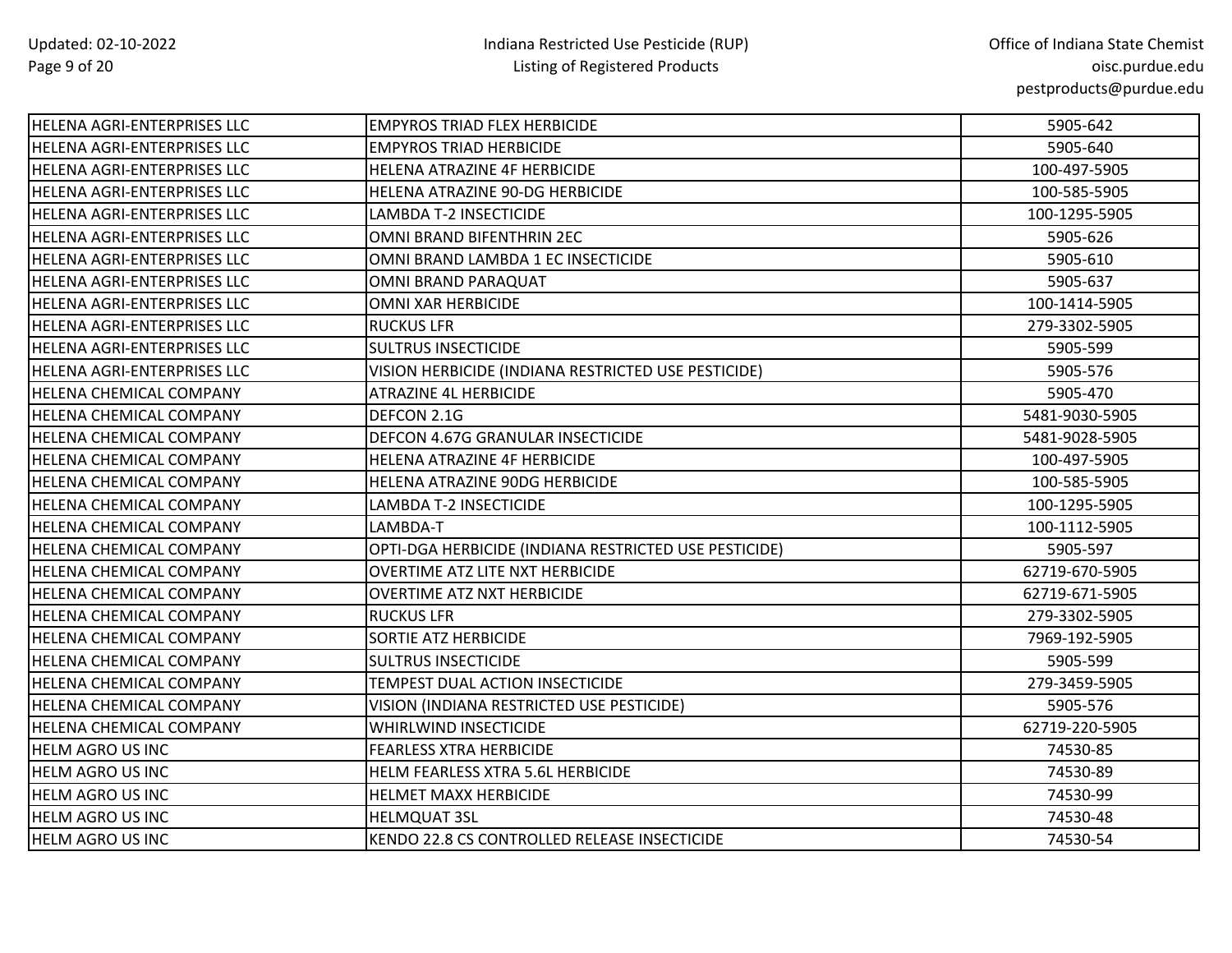| <b>HELM AGRO US INC</b>              | <b>KENDO INSECTICIDE</b>                                         | 74530-38       |
|--------------------------------------|------------------------------------------------------------------|----------------|
| HY-GREEN LLC                         | DICAMBA DIGLYCOLAMINE SALT SL (INDIANA RESTRICTED USE PESTICIDE) | 93923-2        |
| <b>HY-GREEN LLC</b>                  | DICAMBA DIMETHYLAMINE SALT SL (INDIANA RESTRICTED USE PESTICIDE) | 93923-3        |
| <b>ICL-IP AMERICA INC</b>            | METABROM 100 FUMIGANT                                            | 8622-16        |
| <b>ICL-IP AMERICA INC</b>            | METABROM Q FUMIGANT                                              | 8622-55        |
| INNVICTIS CROP CARE LLC              | ATRA-V 4L HERBICIDE                                              | 89167-38-89391 |
| <b>INNVICTIS CROP CARE LLC</b>       | <b>AVENGER BOLD S3</b>                                           | 89168-34-89391 |
| <b>INNVICTIS CROP CARE LLC</b>       | <b>AVENGER MAX</b>                                               | 89168-85-89391 |
| <b>INNVICTIS CROP CARE LLC</b>       | <b>AVENGER S3</b>                                                | 89168-21-89391 |
| <b>INNVICTIS CROP CARE LLC</b>       | CROSSOVER PRO FUNGICIDE/INSECTICIDE                              | 89168-46-89391 |
| <b>INNVICTIS CROP CARE LLC</b>       | <b>DEVOUR</b>                                                    | 89167-24-89391 |
| <b>INNVICTIS CROP CARE LLC</b>       | LANVEER LV INSECTICIDE                                           | 89167-91-89391 |
| INNVICTIS CROP CARE LLC              | NIRVANA RTU INSECTICIDE                                          | 89168-36-89391 |
| <b>INNVICTIS CROP CARE LLC</b>       | RAVAGE                                                           | 89168-16-89391 |
| <b>INNVICTIS CROP CARE LLC</b>       | <b>RAVINE</b>                                                    | 89168-94-89391 |
| <b>INNVICTIS CROP CARE LLC</b>       | REVEAL ENDURX                                                    | 89168-19-89391 |
| INNVICTIS CROP CARE LLC              | REVEAL INSECTICIDE/MITICIDE                                      | 89168-19-89391 |
| <b>INNVICTIS CROP CARE LLC</b>       | SAVOY EC INSECTICIDE                                             | 89168-74-89391 |
| <b>INNVICTIS CROP CARE LLC</b>       | <b>VENTRILIX 2L INSECTICIDE</b>                                  | 89167-73-89391 |
| <b>INNVICTIS CROP CARE LLC</b>       | VERITAS LV (INDIANA RESTRICTED USE PESTICIDE)                    | 7969-137-89391 |
| <b>INNVICTIS CROP CARE LLC</b>       | <b>VESPER</b>                                                    | 89168-24-89391 |
| <b>INNVICTIS CROP CARE LLC</b>       | <b>VISOR ATZ HERBICIDE</b>                                       | 89167-9-89391  |
| <b>INNVICTIS CROP CARE LLC</b>       | <b>VISOR S-MOC ATZ</b>                                           | 89167-41-89391 |
| INNVICTIS CROP CARE LLC              | <b>VOLTAGE ENDURX INSECTICIDE</b>                                | 89168-20-89391 |
| <b>INNVICTIS CROP CARE LLC</b>       | <b>VYPERA C-LV INSECTICIDE</b>                                   | 89167-92-89391 |
| <b>INNVICTIS CROP CARE LLC</b>       | <b>VYPERA L INSECTICIDE</b>                                      | 89167-94-89391 |
| INTERNATIONAL PAINT LLC              | INTERLUX MICRON 99 YBC103 NAVY                                   | 2693-232       |
| INTERNATIONAL PAINT LLC              | MICRON 99 YBC101 BLUE                                            | 2693-232       |
| INTERNATIONAL PAINT LLC              | MICRON 99 YBC102 GREEN                                           | 2693-232       |
| INTERNATIONAL PAINT LLC              | MICRON 99 YBC104 RED                                             | 2693-232       |
| INTERNATIONAL PAINT LLC              | MICRON 99 YBC106 BLACK                                           | 2693-232       |
| INTERVET INC DBA MERCK ANIMAL HEALTH | CLINAFARM EC EMULSIFIABLE CONCENTRATE                            | 773-55         |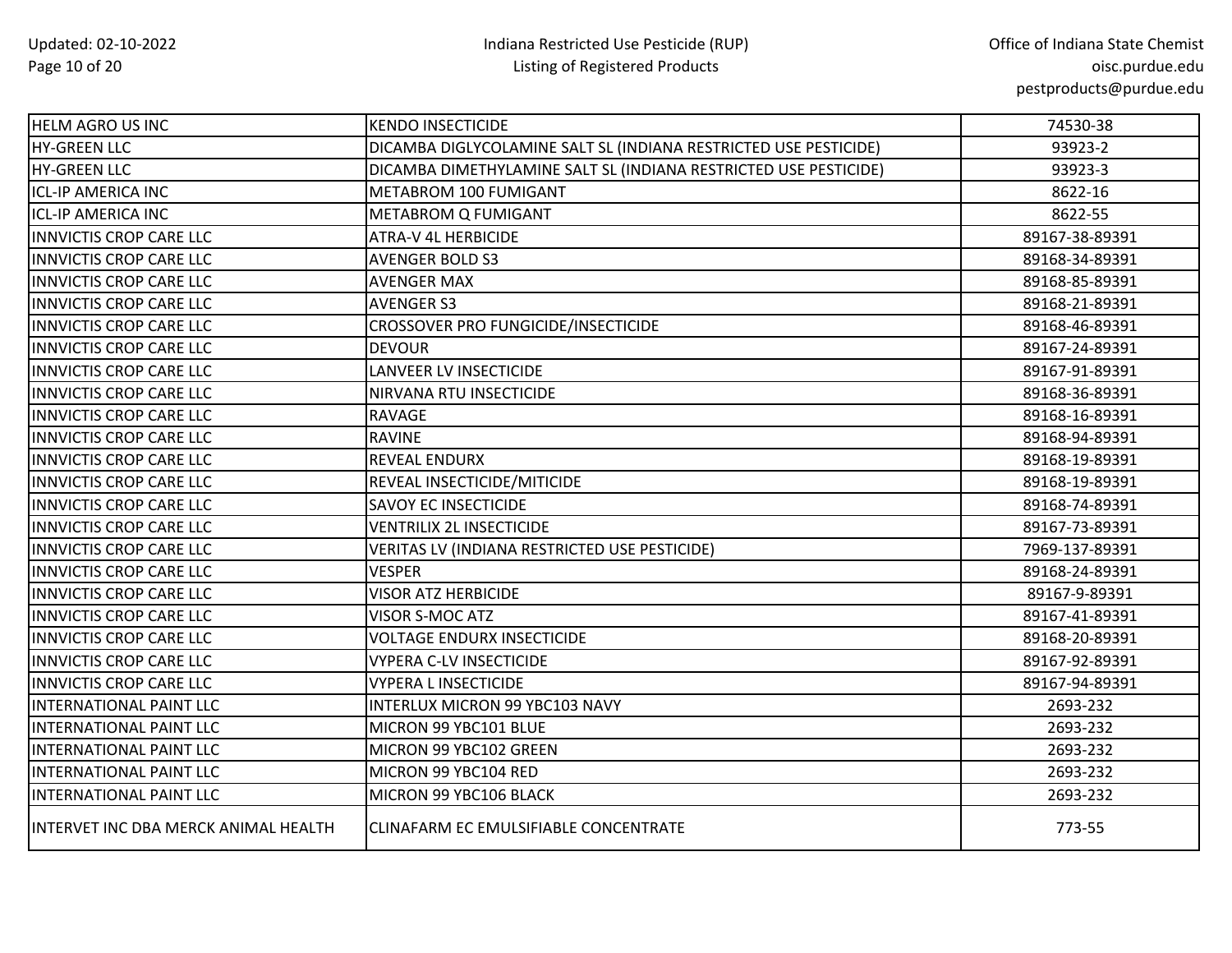| INTERVET INC DBA MERCK ANIMAL HEALTH | CLINAFARM SMOKE GENERATOR                                  | 773-56          |
|--------------------------------------|------------------------------------------------------------|-----------------|
| J J MAUGET CO                        | MAUGET INJECT-A-CIDE B                                     | 7946-11         |
| <b>KOPPERS INC</b>                   | COAL TAR CREOSOTE FOR PRESSURE TREATMENT OF WOOD           | 61468-1         |
| <b>KOPPERS INC</b>                   | CREOSOTE SOLUTION FOR PRESSURE TREATMENT OF WOOD           | 61468-3         |
| <b>KOPPERS INC</b>                   | CREOSOTE/PETROLEUM SOLUTION PRESSURE APPLICATIONS          | 61468-9         |
| KOPPERS PERFORMANCE CHEMICALS INC    | K-33 (60%) WOOD PRESERVATIVE (FOR PRESSURE PLANT USE ONLY) | 3008-34         |
| KOPPERS PERFORMANCE CHEMICALS INC    | TIMBERFUME II A FUMIGANT FOR CONTROLLING DECAY IN WOOD     | 3008-121        |
| LG LIFE SCIENCES AMERICA INC         | LAMBDASTAR 1 CS INSECTICIDE                                | 71532-25-91026  |
| LG LIFE SCIENCES AMERICA INC         | LAMBDASTAR INSECTICIDE                                     | 71532-20-91026  |
| LG LIFE SCIENCES AMERICA INC         | <b>LAMBDASTAR PLUS INSECTICIDE</b>                         | 71532-29-91026  |
| LG LIFE SCIENCES AMERICA INC         | PERMASTAR AG AGRICULTURAL INSECTICIDE                      | 71532-15-91026  |
| LG LIFE SCIENCES AMERICA INC         | S-FENVALOSTAR INSECTICIDE                                  | 71532-21-91026  |
| <b>LIPHATECH INC</b>                 | <b>BORDERLINE</b>                                          | 7173-242        |
| LIPHATECH INC                        | ROZOL BLUE TRACKING POWDER                                 | 7173-172        |
| LIPHATECH INC                        | ROZOL TRACKING POWDER                                      | 7173-113        |
| LIPHATECH INC                        | ROZOL VOLE BAIT                                            | 7173-242        |
| LOVELAND PRODUCTS INC                | <b>ATRAZINE 4L HERBICIDE</b>                               | 34704-69        |
| LOVELAND PRODUCTS INC                | ATRAZINE 90 WDG HERBICIDE                                  | 34704-622       |
| LOVELAND PRODUCTS INC                | <b>CADENCE ATZ NXT HERBICIDE</b>                           | 34704-1081      |
| <b>LOVELAND PRODUCTS INC</b>         | CADENCE LA NXT HERBICIDE                                   | 34704-1082      |
| LOVELAND PRODUCTS INC                | <b>CONSERO INSECTICIDE</b>                                 | 34704-953       |
| LOVELAND PRODUCTS INC                | DIAZINON AG600 WBC INSECTICIDE                             | 66222-103-34704 |
| LOVELAND PRODUCTS INC                | <b>HOLSTER INSECTICIDE</b>                                 | 34704-875       |
| LOVELAND PRODUCTS INC                | MATCH-UP INSECTICIDE                                       | 34704-1086      |
| LOVELAND PRODUCTS INC                | PARAQ HERBICIDE                                            | 34704-1117      |
| <b>LOVELAND PRODUCTS INC</b>         | PERMETHRIN                                                 | 34704-873       |
| LOVELAND PRODUCTS INC                | REAPER 0.15 EC MITICIDE/INSECTICIDE                        | 34704-923       |
| LOVELAND PRODUCTS INC                | REAPER ADVANCE                                             | 34704-923       |
| <b>LOVELAND PRODUCTS INC</b>         | <b>REAPER CLEARFORM</b>                                    | 34704-1078      |
| LOVELAND PRODUCTS INC                | RIFLE HERBICIDE (INDIANA RESTRICTED USE PESTICIDE)         | 34704-861       |
| <b>LOVELAND PRODUCTS INC</b>         | ROUNDHOUSE 1 EC                                            | 34704-1129      |
| LOVELAND PRODUCTS INC                | <b>SLIDER ATZ</b>                                          | 34704-1041      |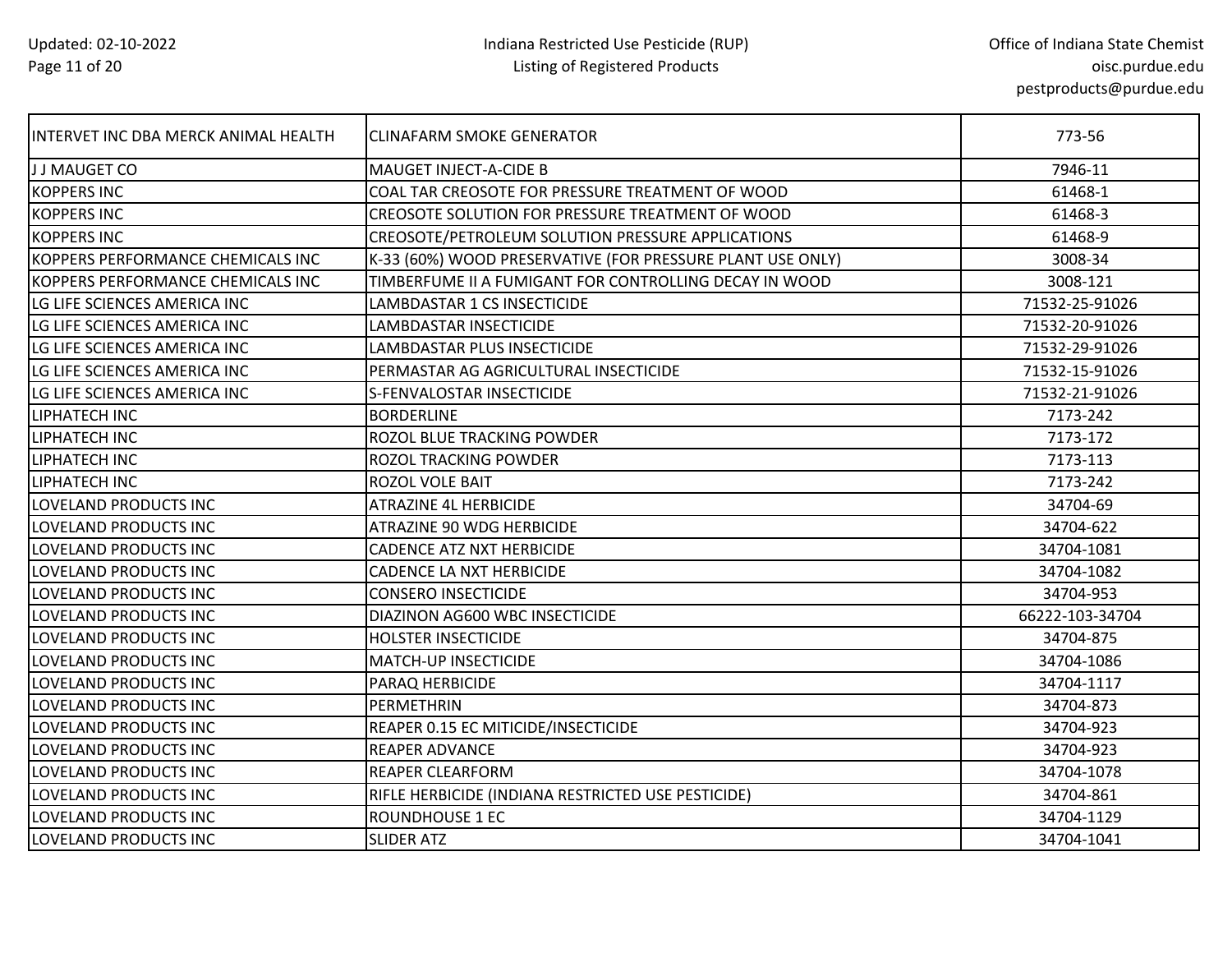| LOVELAND PRODUCTS INC                                | <b>SLIDER ATZ LITE</b>                              | 34704-1042 |
|------------------------------------------------------|-----------------------------------------------------|------------|
| LOVELAND PRODUCTS INC                                | SNIPER HELIOS INSECTICIDE/MITICIDE                  | 34704-858  |
| LOVELAND PRODUCTS INC                                | SNIPER INSECTICIDE/MITICIDE                         | 34704-858  |
| LOVELAND PRODUCTS INC                                | <b>SNIPER LFR</b>                                   | 34704-1089 |
| LOVELAND PRODUCTS INC                                | STRUT HERBICIDE (INDIANA RESTRICTED USE PESTICIDE)  | 34704-1043 |
| LOVELAND PRODUCTS INC                                | <b>SWAGGER</b>                                      | 34704-1045 |
| LOVELAND PRODUCTS INC                                | TOMBSTONE EMULSIFIABLE PYRETHROID INSECTICIDE       | 34704-912  |
| LOVELAND PRODUCTS INC                                | TOMBSTONE HELIOS INSECTICIDE                        | 34704-978  |
| LOVELAND PRODUCTS INC                                | UNFORGIVEN INSECT GROWTH REGULATOR                  | 34704-1103 |
| LOVELAND PRODUCTS INC                                | <b>WARHAWK</b>                                      | 34704-857  |
| LOVELAND PRODUCTS INC                                | <b>WARHAWK CLEARFORM</b>                            | 34704-1077 |
| MACDERMID AGRICULTURAL SOLUTIONS INC                 | COMITE II MITICIDE ACARICIDE                        | 400-154    |
| <b>MACDERMID AGRICULTURAL SOLUTIONS INC</b>          | DIMILIN 25W INSECT GROWTH REGULATOR WETTABLE POWDER | 400-465    |
| MACDERMID AGRICULTURAL SOLUTIONS INC                 | DIMILIN 2L INSECT GROWTH REGULATOR AQUEOUS FLOWABLE | 400-461    |
| MACDERMID AGRICULTURAL SOLUTIONS INC                 | DIMILIN 4L INSECT GROWTH REGULATOR                  | 400-474    |
| MACDERMID AGRICULTURAL SOLUTIONS INC                 | DOUBLETAKE INSECTICIDE/INSECT GROWTH REGULATOR      | 400-593    |
| MACDERMID AGRICULTURAL SOLUTIONS INC                 | OMITE-6E MITICIDE ACARICIDE                         | 400-89     |
| MAKHTESHIM AGAN OF NORTH AMERICA DBA<br><b>ADAMA</b> | <b>ATRAZINE 4L</b>                                  | 66222-36   |
| MAKHTESHIM AGAN OF NORTH AMERICA DBA<br><b>ADAMA</b> | <b>ATRAZINE 90DF HERBICIDE</b>                      | 66222-37   |
| MAKHTESHIM AGAN OF NORTH AMERICA DBA<br><b>ADAMA</b> | CHLORPYRIFOS 4E AG INSECTICIDE                      | 66222-19   |
| MAKHTESHIM AGAN OF NORTH AMERICA DBA<br><b>ADAMA</b> | <b>DIAZINON AG500</b>                               | 66222-9    |
| MAKHTESHIM AGAN OF NORTH AMERICA DBA<br><b>ADAMA</b> | <b>PARALLEL PLUS HERBICIDE</b>                      | 66222-132  |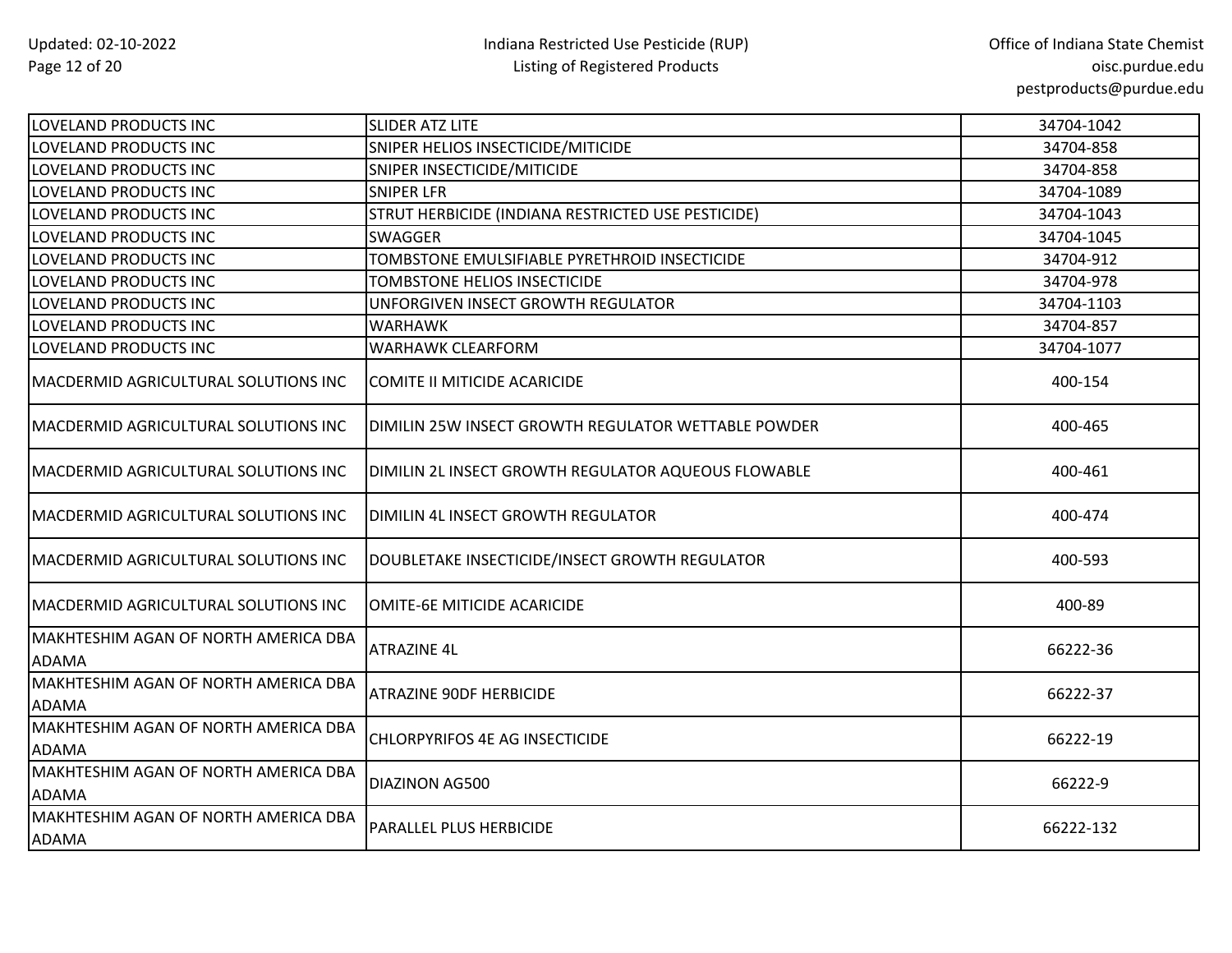| MAKHTESHIM AGAN OF NORTH AMERICA DBA<br><b>ADAMA</b> | <b>QUALI-PRO CHLORPYRIFOS 4E INSECTICIDE</b>                                                          | 66222-19        |
|------------------------------------------------------|-------------------------------------------------------------------------------------------------------|-----------------|
| MAKHTESHIM AGAN OF NORTH AMERICA DBA<br><b>ADAMA</b> | QUALI-PRO LAMBDA GC-O INSECTICIDE                                                                     | 53883-244-66222 |
| MAKHTESHIM AGAN OF NORTH AMERICA DBA<br><b>ADAMA</b> | <b>SILENCER</b>                                                                                       | 66222-104       |
| MAKHTESHIM AGAN OF NORTH AMERICA DBA<br><b>ADAMA</b> | <b>VULCAN</b>                                                                                         | 66222-233       |
| MAKHTESHIM AGAN OF NORTH AMERICA INC                 | ADAMA ESSENTIALS ATRAZINE DF HERBICIDE                                                                | 66222-229       |
| MAKHTESHIM AGAN OF NORTH AMERICA INC                 | <b>FANFARE EC</b>                                                                                     | 66222-261       |
| MAKHTESHIM AGAN OF NORTH AMERICA INC                 | <b>FANFARE ES INSECTICIDE/MITICIDE</b>                                                                | 66222-236       |
| MAKHTESHIM AGAN OF NORTH AMERICA INC                 | <b>SILENCER VXN INSECTICIDE</b>                                                                       | 66222-223       |
| MAKHTESHIM AGAN OF NORTH AMERICA INC                 | <b>SKYRAIDER</b>                                                                                      | 66222-247       |
| <b>MEY CORPORATION</b>                               | T-REX DICAMBA HERBICIDE SUPER CONCENTRATE BROADLEAF WEED KILLER<br>(INDIANA RESTRICTED USE PESTICIDE) | 87895-5-80967   |
| MONSANTO COMPANY                                     | CONFIDENCE XTRA 5.6L HERBICIDE BY WINFIELD                                                            | 524-485         |
| <b>MONSANTO COMPANY</b>                              | CONFIDENCE XTRA HERBICIDE BY WINFIELD                                                                 | 524-480         |
| <b>MONSANTO COMPANY</b>                              | <b>DEGREE EXTRA HERBICIDE</b>                                                                         | 524-511         |
| <b>MONSANTO COMPANY</b>                              | <b>DEGREE HERBICIDE</b>                                                                               | 524-496         |
| MONSANTO COMPANY                                     | <b>HARNESS HERBICIDE</b>                                                                              | 524-473         |
| <b>MONSANTO COMPANY</b>                              | <b>HARNESS XTRA</b>                                                                                   | 524-480         |
| MONSANTO COMPANY                                     | HARNESS XTRA 5.6L HERBICIDE                                                                           | 524-485         |
| MONSANTO COMPANY                                     | M1691 HERBICIDE (INDIANA RESTRICTED USE PESTICIDE)                                                    | 524-582         |
| MONSANTO COMPANY                                     | <b>PRECEPT INSECTICIDE</b>                                                                            | 100-1075-524    |
| <b>MONSANTO COMPANY</b>                              | ROUNDUP XTEND WITH VAPORGRIP TECHNOLOGY (INDIANA RESTRICTED USE<br>PESTICIDE)                         | 524-616         |
| <b>MOTOMCO</b>                                       | <b>ZP AG OATS</b>                                                                                     | 12455-102-3240  |
| <b>MOTOMCO</b>                                       | ZP AG PELLETS                                                                                         | 12455-17-3240   |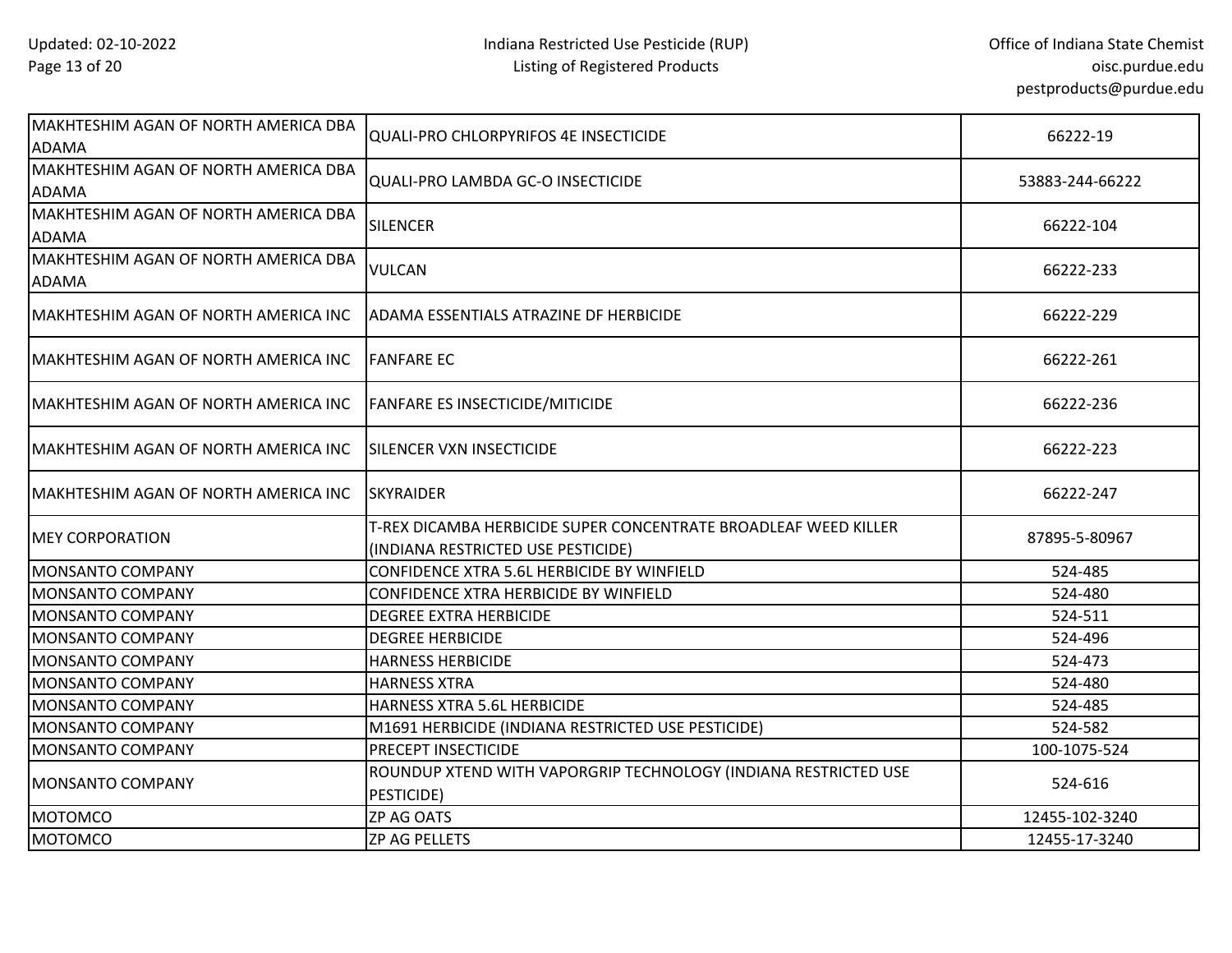| <b>MPACT ENVIRONMENTAL SOLUTIONS LLC</b>      | <b>MPALE ANTIMICROBIAL</b>                                   | 83129-1         |
|-----------------------------------------------|--------------------------------------------------------------|-----------------|
| <b>NUFARM AMERICAS INC</b>                    | ABAMEX MITICIDE/INSECTICIDE                                  | 228-734         |
| <b>NUFARM AMERICAS INC</b>                    | CLASH SELECTIVE HERBICIDE (INDIANA RESTRICTED USE PESTICIDE) | 228-615         |
| <b>NUFARM AMERICAS INC</b>                    | DIABLO HERBICIDE (INDIANA RESTRICTED USE PESTICIDE)          | 228-379         |
| <b>NUFARM AMERICAS INC</b>                    | KILTER INSECTICIDE                                           | 228-717         |
| <b>NUFARM AMERICAS INC</b>                    | NUFARM ABAMECTIN 0.15 EC INSECTICIDE                         | 228-658         |
| <b>NUFARM AMERICAS INC</b>                    | NUFARM CHLORPYRIFOS SPC 4 INSECTICIDE                        | 228-624         |
| <b>INUFARM AMERICAS INC</b>                   | NUFARM LAMBDA CYHALOTHRIN 1 EC INSECTICIDE                   | 228-708         |
| <b>NUFARM AMERICAS INC</b>                    | TROOPER P + D HERBICIDE                                      | 228-530         |
| NUFARM AMERICAS INC AGT DIVISION              | AGRI TIN FLOWABLE AGRICULTURAL FUNGICIDE                     | 55146-84        |
| <b>NUFARM INC</b>                             | BURNMASTER HERBICIDE (INDIANA RESTRICTED USE PESTICIDE)      | 71368-108       |
| OSMOSE UTILITIES SERVICES INC                 | MITC-FUME                                                    | 69850-1-75341   |
| PRIME SOURCE A DIVISION OF ALBAUGH LLC        | ABAMECTIN 0.15EC SELECT INSECTICIDE                          | 89442-20        |
| PRIME SOURCE A DIVISION OF ALBAUGH LLC        | BIFEN G/N 2EC SELECT INSECTICIDE                             | 42750-394-89442 |
| <b>PRIME SOURCE A DIVISION OF ALBAUGH LLC</b> | BIFEN G/N 7.9F SELECT INSECTICIDE                            | 89442-24        |
| <b>PRIME SOURCE LLC</b>                       | ABAMECTIN 0.15EC SELECT                                      | 89442-20        |
| <b>PRIME SOURCE LLC</b>                       | BIFEN 2EC SELECT INSECTICIDE                                 | 89442-30        |
| <b>PROKOZ INC</b>                             | <b>AVALON GOLF &amp; NURSERY INSECTICIDE</b>                 | 279-3155-72112  |
| RAIN CII CARBON LLC                           | <b>COAL TAR CREOSOTE</b>                                     | 61470-1         |
| RAIN CII CARBON LLC                           | <b>COAL TAR CREOSOTE P2</b>                                  | 61470-3         |
| <b>REAL FARM TECHNOLOGIES LLC</b>             | FRENZY VELOZ INSECTICIDE/MITICIDE                            | 86363-1-89286   |
| <b>REAL FARM TECHNOLOGIES LLC</b>             | PAYBACK ATZ HERBICIDE                                        | 84930-23-89286  |
| <b>REAL FARM TECHNOLOGIES LLC</b>             | SLUGBUG INSECTICIDE/MITICIDE                                 | 86363-1-89286   |
| <b>REDEAGLE INTERNATIONAL LLC</b>             | DICAMBA 49.8% SL (INDIANA RESTRICTED USE PESTICIDE)          | 85678-47        |
| <b>REDEAGLE INTERNATIONAL LLC</b>             | PARAQUAT 43.2% SL HERBICIDE                                  | 85678-58        |
| RENTOKIL NORTH AMERICA INC                    | RENTOKIL DE-MIZE RODENTICIDE SOFT BAIT                       | 93062-2-95150   |
| <b>ROTAM NORTH AMERICA INC</b>                | ABACUS AGRICULTURAL MITICIDE/INSECTICIDE                     | 83100-4-83979   |
| <b>ROTAM NORTH AMERICA INC</b>                | ABACUS V AGRICULTURAL MITICIDE/INSECTICIDE                   | 8100-32-83979   |
| <b>ROTAM NORTH AMERICA INC</b>                | <b>ABACUS V6</b>                                             | 83100-59-83979  |
| ROTAM NORTH AMERICA INC                       | NUDRIN LV INSECTICIDE                                        | 83100-27-83979  |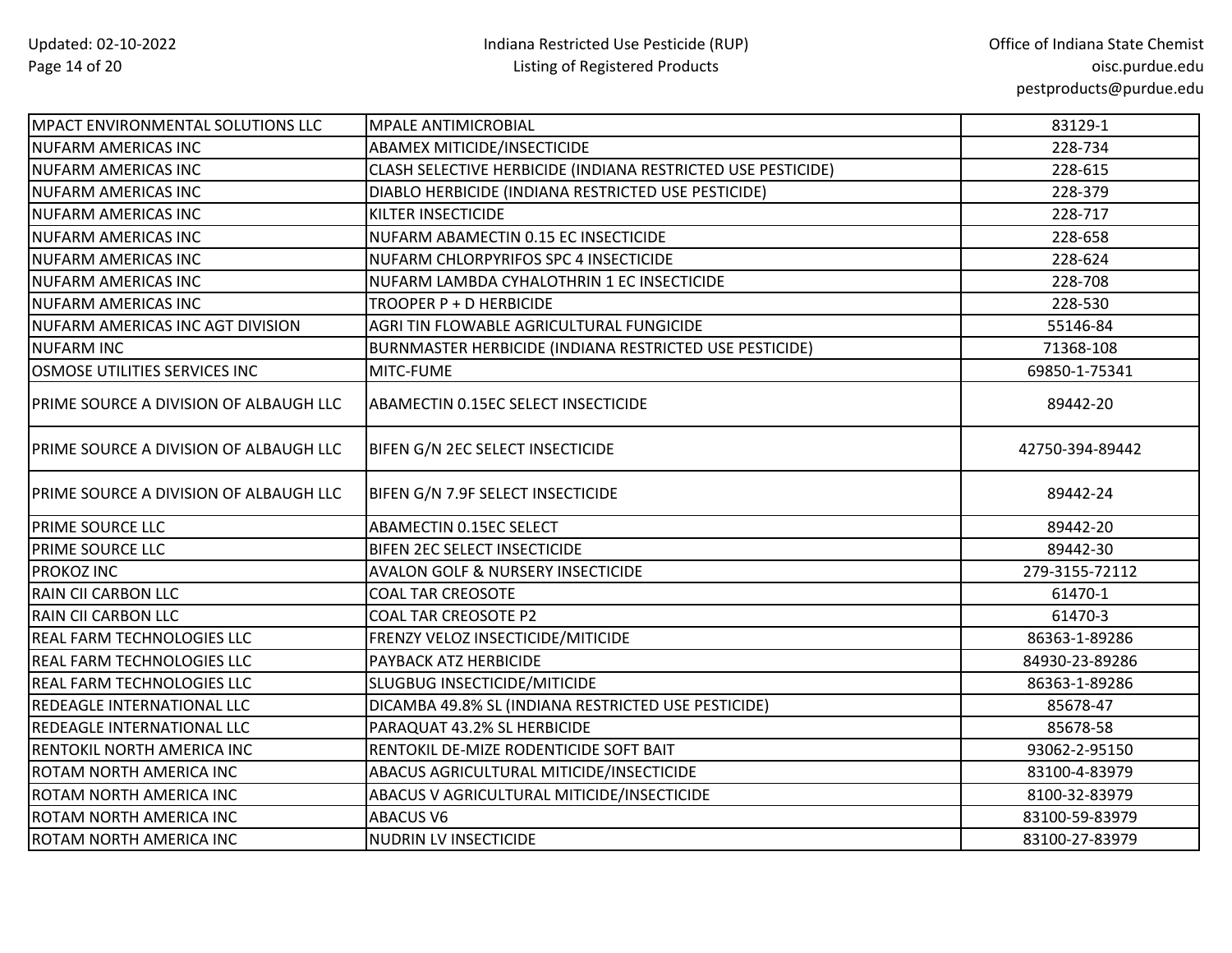| ROTAM NORTH AMERICA INC      | NUDRIN SP INSECTICIDE                                  | 83100-28-83979 |
|------------------------------|--------------------------------------------------------|----------------|
| ROTAM NORTH AMERICA INC      | RETURN INSECTICIDE/ NEMATICIDE                         | 83100-53-83979 |
| ROTAM NORTH AMERICA INC      | RETURN XL INSECTICIDE                                  | 83100-52-83979 |
| ROTAM NORTH AMERICA INC      | RIXA HERBICIDE                                         | 83100-55-83979 |
| ROTAM NORTH AMERICA INC      | TOPEKA (INDIANA RESTRICTED USE PESTICIDE)              | 83100-34-83979 |
| ROTAM NORTH AMERICA INC      | VILIFY HERBICIDE                                       | 83100-47-83979 |
| ROTAM NORTH AMERICA INC      | <b>ZYRATE INSECTICIDE</b>                              | 71532-21-83979 |
| <b>RUTGERS GERMANY GMBH</b>  | COAL TAR CREOSOTE FOR PRESSURE TREATMENT OF WOOD       | 61470-1        |
| <b>RUTGERS GERMANY GMBH</b>  | <b>COAL TAR CREOSOTE P2</b>                            | 61470-3        |
| <b>SALT LAKE HOLDING LLC</b> | INLINE SOIL FUNGICIDE AND NEMATICIDE                   | 95290-5        |
| SALT LAKE HOLDING LLC        | TELONE C-35 SOIL FUNGICIDE AND NEMATICIDE              | 95290-2        |
| <b>SALT LAKE HOLDING LLC</b> | TELONE EC SOIL FUMIGANT                                | 95290-3        |
| SALT LAKE HOLDING LLC        | TELONE II SOIL FUMIGANT                                | 95290-1        |
| <b>SELECT SOURCE LLC</b>     | <b>LAMBDA SELECT</b>                                   | 86869-5        |
| SHARDA USA LLC               | <b>BI-DASH 2E INSECTICIDE</b>                          | 83529-48       |
| SHARDA USA LLC               | DICASH DGA-4 (INDIANA RESTRICTED USE PESTICIDE)        | 83529-35       |
| SHARDA USA LLC               | DISHA DMA HERBICIDE (INDIANA RESTRICTED USE PESTICIDE) | 83529-110      |
| SHARDA USA LLC               | ELECTRA 5.6L HERBICIDE                                 | 83529-93       |
| SHARDA USA LLC               | <b>ELECTRA PLUS HERBICIDE</b>                          | 83529-116      |
| SHARDA USA LLC               | <b>ETCETRA HERBICIDE</b>                               | 83529-87       |
| SHARDA USA LLC               | <b>FENCE INSECTICIDE</b>                               | 83529-123      |
| SHARDA USA LLC               | <b>IMAX PLUS INSECTICIDE</b>                           | 83529-61       |
| SHARDA USA LLC               | PARA-SHOT 3.0 DEFOLIANT DESICCANT HERBICIDE            | 83529-27       |
| SHARDA USA LLC               | SEGURO SOIL INSECTICIDE                                | 83529-79       |
| SHARDA USA LLC               | <b>STRICT INSECTICIDE</b>                              | 83529-79       |
| SHARDA USA LLC               | <b>SURO LFR</b>                                        | 83529-79       |
| SHERWIN WILLIAMS CO          | SEAVOYAGE 100 ANTI-FOULING PAINT BLACK                 | 577-572        |
| SHERWIN WILLIAMS CO          | SEAVOYAGE 100 ANTI-FOULING PAINT BROWN                 | 577-572        |
| SHERWIN WILLIAMS CO          | SEAVOYAGE 100 ANTI-FOULING PAINT RED                   | 577-572        |
| <b>SINON USA INC</b>         | <b>BONEDRY</b>                                         | 82557-1        |
| SIPCAM AGRO USA INC          | ATRAZINE 4L FLOWABLE HERBICIDE                         | 35915-4-60063  |
| SIPCAM AGRO USA INC          | ATRAZINE 90DF HERBICIDE                                | 35915-3-60063  |
| SIPCAM AGRO USA INC          | STALWART 3W HERBICIDE                                  | 60063-64       |
|                              |                                                        |                |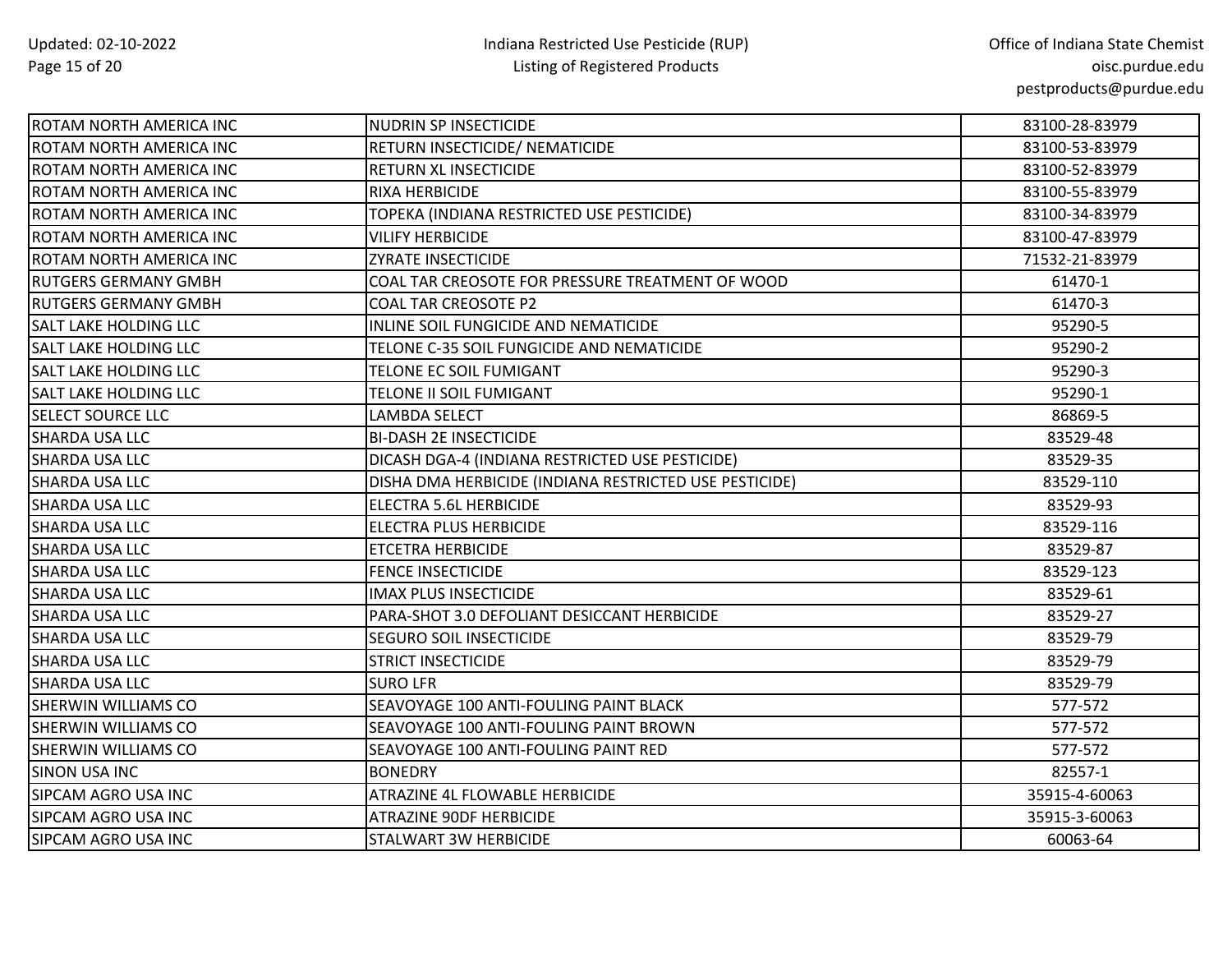| SIPCAM AGRO USA INC          | <b>STALWART XTRA HERBICIDE</b>               | 60063-23      |
|------------------------------|----------------------------------------------|---------------|
| SIPCAM AGRO USA INC          | <b>STALWART XTRA LITE HERBICIDE</b>          | 60063-48      |
| <b>SOLERA ATO LLC</b>        | VY-KING 42 INSECTICIDE/NEMATICIDE            | 88058-6-84237 |
| <b>SOURCE DYNAMICS LLC</b>   | PARAQUAT CONCENTRATE                         | 82542-3       |
| SYNGENTA CROP PROTECTION LLC | <b>AATREX 4L HERBICIDE</b>                   | 100-497       |
| SYNGENTA CROP PROTECTION LLC | <b>AATREX NINE-O</b>                         | 100-585       |
| SYNGENTA CROP PROTECTION LLC | <b>ACURON HERBICIDE</b>                      | 100-1466      |
| SYNGENTA CROP PROTECTION LLC | AGRI FLEX MITICIDE INSECTICIDE               | 100-1350      |
| SYNGENTA CROP PROTECTION LLC | <b>AGRI-MEK SC MITICIDE-INSECTICIDE</b>      | 100-1351      |
| SYNGENTA CROP PROTECTION LLC | <b>AVICTA 500FS NEMATACIDE</b>               | 100-1204      |
| SYNGENTA CROP PROTECTION LLC | <b>AVICTA COMPLETE BEANS 500</b>             | 100-1457      |
| SYNGENTA CROP PROTECTION LLC | <b>AVICTA COMPLETE CORN 250</b>              | 100-1405      |
| SYNGENTA CROP PROTECTION LLC | AVICTA DUO 250 CORN NEMATICIDE / INSECTICIDE | 100-1353      |
| SYNGENTA CROP PROTECTION LLC | <b>BESIEGE INSECTICIDE</b>                   | 100-1402      |
| SYNGENTA CROP PROTECTION LLC | <b>BICEP II MAGNUM FC</b>                    | 100-817       |
| SYNGENTA CROP PROTECTION LLC | <b>BICEP II MAGNUM HERBICIDE</b>             | 100-817       |
| SYNGENTA CROP PROTECTION LLC | <b>BICEP LITE II MAGNUM HERBICIDE</b>        | 100-827       |
| SYNGENTA CROP PROTECTION LLC | <b>CALLISTO XTRA HERBICIDE</b>               | 100-1359      |
| SYNGENTA CROP PROTECTION LLC | <b>DENIM INSECTICIDE</b>                     | 100-903       |
| SYNGENTA CROP PROTECTION LLC | DIVANEM NEMATICIDE INSECTICIDE               | 100-1611      |
| SYNGENTA CROP PROTECTION LLC | <b>ENDIGO ZC INSECTICIDE</b>                 | 100-1276      |
| SYNGENTA CROP PROTECTION LLC | <b>ENDIGO ZCX INSECTICIDE</b>                | 100-1458      |
| SYNGENTA CROP PROTECTION LLC | <b>FORCE 3G INSECTICIDE</b>                  | 100-1075      |
| SYNGENTA CROP PROTECTION LLC | <b>FORCE 6.5G INSECTICIDE</b>                | 100-1625      |
| SYNGENTA CROP PROTECTION LLC | <b>FORCE EVO INSECTICIDE</b>                 | 100-1610      |
| SYNGENTA CROP PROTECTION LLC | <b>GRAMOXONE SL 2.0 HERBICIDE</b>            | 100-1431      |
| SYNGENTA CROP PROTECTION LLC | <b>GRAMOXONE SL 3.0 HERBICIDE</b>            | 100-1652      |
| SYNGENTA CROP PROTECTION LLC | <b>LAMCAP II INSECTICIDE</b>                 | 100-1295      |
| SYNGENTA CROP PROTECTION LLC | <b>LEXAR EZ HERBICIDE</b>                    | 100-1414      |
| SYNGENTA CROP PROTECTION LLC | LUMAX EZ HERBICIDE                           | 100-1442      |
| SYNGENTA CROP PROTECTION LLC | MEDAL II ATZ HERBICIDE                       | 100-817       |
| SYNGENTA CROP PROTECTION LLC | MINECTO PRO INSECTICIDE                      | 100-1592      |
| SYNGENTA CROP PROTECTION LLC | PROCLAIM INSECTICIDE                         | 100-904       |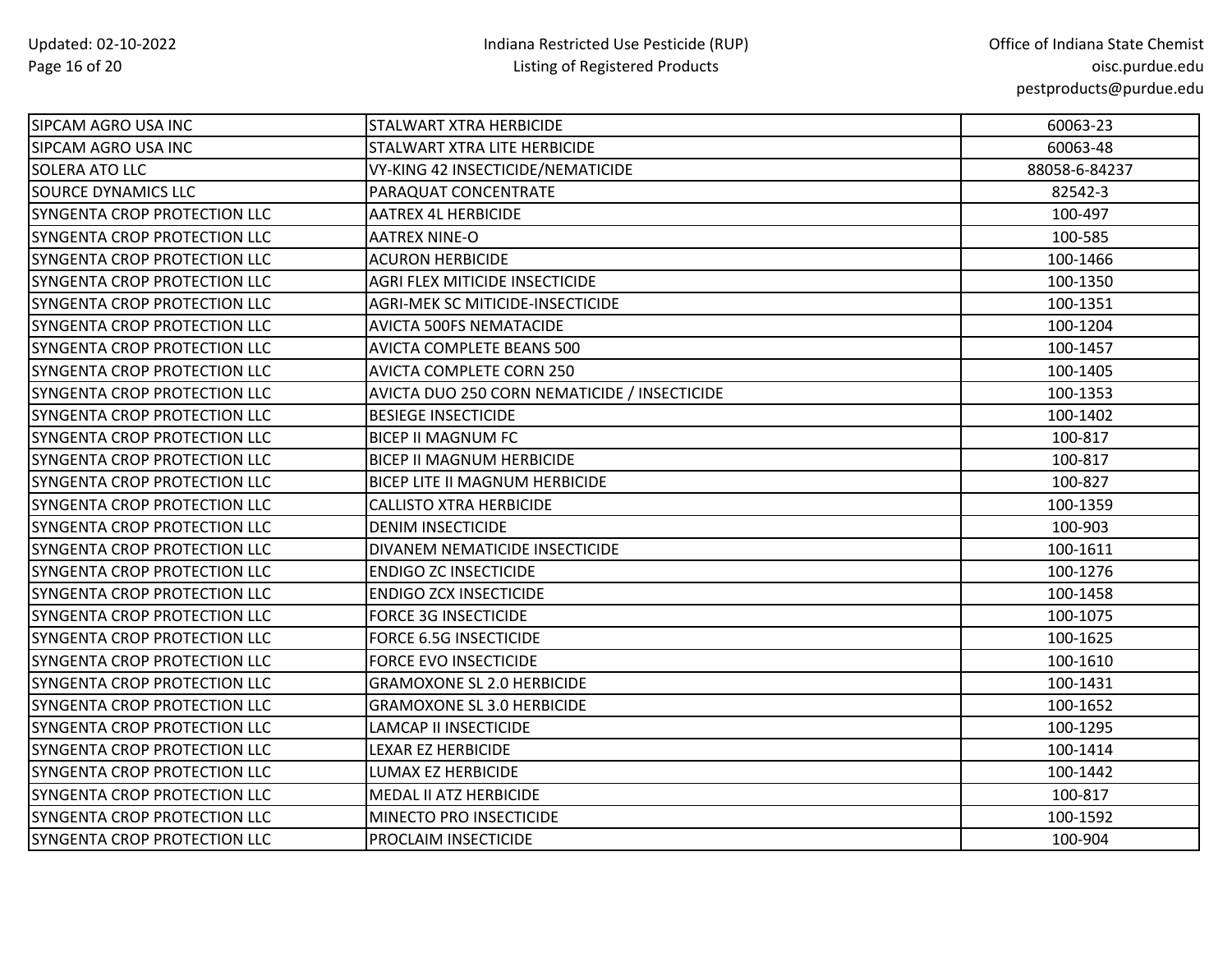| SYNGENTA CROP PROTECTION LLC        | <b>SCIMITAR GC INSECTICIDE</b>                                     | 100-1088        |
|-------------------------------------|--------------------------------------------------------------------|-----------------|
| <b>SYNGENTA CROP PROTECTION LLC</b> | TAVIUM PLUS VAPORGRIP TECHNOLOGY HERBICIDE (INDIANA RESTRICTED USE | 100-1623        |
|                                     | PESTICIDE)                                                         |                 |
| <b>SYNGENTA CROP PROTECTION LLC</b> | WARRIOR II WITH ZEON TECHNOLOGY                                    | 100-1295        |
| <b>TENKOZ INC</b>                   | <b>ATRAZINE 4L HERBICIDE</b>                                       | 19713-11-55467  |
| <b>TENKOZ INC</b>                   | <b>BRAWL II ATZ HERBICIDE</b>                                      | 100-817-55467   |
| <b>TENKOZ INC</b>                   | DETONATE HERBICIDE (INDIANA RESTRICTED USE PESTICIDE)              | 7969-137-55467  |
| <b>TENKOZ INC</b>                   | DETONATE HERBICIDE (INDIANA RESTRICTED USE PESTICIDE)              | 42750-209-55467 |
| <b>TENKOZ INC</b>                   | <b>GOVERN 4E INSECTICIDE</b>                                       | 62719-220-55467 |
| <b>TENKOZ INC</b>                   | <b>GOVERN INSECTICIDE</b>                                          | 93182-7-55467   |
| <b>TENKOZ INC</b>                   | PROVINCE II INSECTICIDE                                            | 100-1295-55467  |
| <b>TENKOZ INC</b>                   | TENKOZ ATRAZINE 4L HERBICIDE                                       | 100-497-55467   |
| <b>TENKOZ INC</b>                   | TENKOZ ATRAZINE 4L HERBICIDE                                       | 55467-13        |
| <b>TENKOZ INC</b>                   | <b>TENKOZ ATRAZINE 90DF</b>                                        | 35915-3-55467   |
| <b>TENKOZ INC</b>                   | TENKOZ ATRAZINE 90DF HERBICIDE                                     | 100-585-55467   |
| <b>TENKOZ INC</b>                   | TRIANGLE HERBICIDE                                                 | 66222-131-55467 |
| <b>TENKOZ INC</b>                   | <b>VOLLEY ATZ LITE NXT HERBIDICIDE</b>                             | 62719-670-55467 |
| <b>TENKOZ INC</b>                   | <b>VOLLEY ATZ NXT HERBIDICIDE</b>                                  | 62719-671-55467 |
| THE ANDERSONS INC                   | 0-0-8 FERTILIZER WITH 0.069 PROSECT INSECTICIDE                    | 5481-539-9198   |
| <b>THE ANDERSONS INC</b>            | 17-0-5 FERTILIZER WITH 0.069 PROSECT INSECTICIDE                   | 5481-539-9198   |
| THE ANDERSONS INC                   | 20-1-3 FERTILIZER WITH 0.069% PROSECT INSECTICIDE                  | 5481-539-9198   |
| THE BUG STOMPER COMPANY             | <b>BUG STOMPER II</b>                                              | 74621-4         |
| <b>TIGRIS LLC</b>                   | <b>TIGRIS BIFEN 2 EC</b>                                           | 92647-17        |
| <b>TIGRIS LLC</b>                   | <b>TIGRIS BIFENTHRIN LFC</b>                                       | 92647-27        |
| <b>TIGRIS LLC</b>                   | TIGRIS LAMBDA INSECTICIDE                                          | 92647-21        |
| <b>TIGRIS LLC</b>                   | <b>TIGRIS PARAQUAT 3 SL</b>                                        | 92647-12        |
| TRIEST AG GROUP INC                 | PIC CLOR 60                                                        | 8536-8-87994    |
| <b>TRIEST AG GROUP INC</b>          | PIC-CLOR 60 EC                                                     | 8536-43-87994   |
| <b>TRIEST AG GROUP INC</b>          | <b>STRIKE 85CP FUMIGANT</b>                                        | 87994-6         |
| <b>TRIEST AG GROUP INC</b>          | TRI-PIC 100 FUMIGANT                                               | 8536-2-87994    |
| <b>TRIEST AG GROUP INC</b>          | TRI-PIC EC FUMIGANT                                                | 58266-5-87994   |
| UNITED PHOSPHORUS INC               | <b>ACENTHRIN INSECTICIDE</b>                                       | 70506-339       |
| UNITED PHOSPHORUS INC               | ARGYLE OD INSECTICIDE                                              | 70506-346       |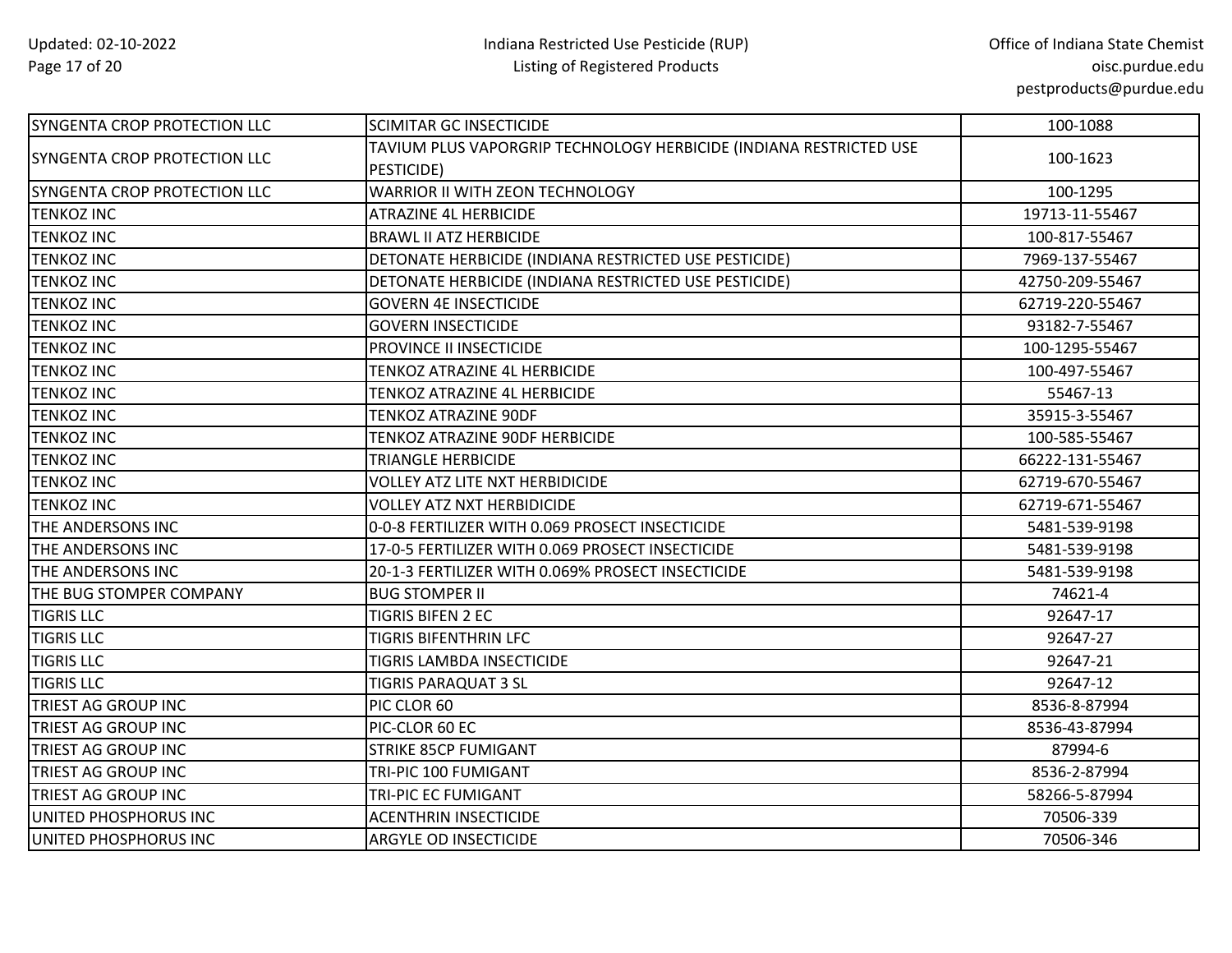| UNITED PHOSPHORUS INC                             | BIFENTURE 10DF INSECTICIDE/MITICIDE                               | 70506-227      |
|---------------------------------------------------|-------------------------------------------------------------------|----------------|
| UNITED PHOSPHORUS INC                             | BIFENTURE EC AGRICULTURAL INSECTICIDE                             | 70506-57       |
| UNITED PHOSPHORUS INC                             | <b>BIFENTURE LFC INSECTICIDE</b>                                  | 70506-305      |
| UNITED PHOSPHORUS INC                             | LAMBDA-CY EC INSECTICIDE-RUP                                      | 70506-121      |
| UNITED PHOSPHORUS INC                             | <b>MAGNAPHOS PLATE</b>                                            | 70506-309      |
| UNITED PHOSPHORUS INC                             | PERM-UP 25DF INSECTICIDE                                          | 70506-66       |
| UNITED PHOSPHORUS INC                             | PERM-UP 3.2EC INSECTICIDE                                         | 70506-9        |
| UNITED PHOSPHORUS INC                             | SUPER TIN 4L FUNGICIDE                                            | 70506-212      |
| UNITED PHOSPHORUS INC                             | UP-CYDE PRO 2.0EC TERMITICIDE INSECTICIDE                         | 70506-19       |
| UNITED PHOSPHORUS INC                             | <b>WEEVIL-CIDE GAS BAGS</b>                                       | 70506-15       |
| UNITED PHOSPHORUS INC                             | <b>WEEVIL-CIDE PELLETS</b>                                        | 70506-14       |
| UNITED PHOSPHORUS INC                             | <b>WEEVIL-CIDE TABLETS</b>                                        | 70506-13       |
| UNITED STATES DEPARTMENT OF<br><b>AGRICULTURE</b> | COMPOUND DRC-1339 CONCENTRATE - BIRD CONTROL                      | 56228-63       |
| UNITED SUPPLIERS INC                              | TRIPLE CROWN INSECTICIDE                                          | 279-3440-33270 |
| <b>UPL NA INC</b>                                 | ARGYLE OD INSECTICIDE                                             | 70506-346      |
| <b>UPL NA INC</b>                                 | BIFENTURE 10DF INSECTICIDE/MITICIDE                               | 70506-227      |
| UPL NA INC                                        | BIFENTURE EC AGRICULTURAL INSECTICIDE                             | 70506-57       |
| <b>UPL NA INC</b>                                 | BIFENTURE LFC INSECTICIDE                                         | 70506-305      |
| <b>UPL NA INC</b>                                 | COMITE II AGRICULTURAL MITICIDE ACARICIDE                         | 70506-567      |
| <b>UPL NA INC</b>                                 | DIMILIN 25W INSECTICIDE INTEST GROWTH REGULATOR - WETTABLE POWDER | 70506-526      |
| <b>UPL NA INC</b>                                 | DIMILIN 2L INSECTICIDE INSECT GROWTH REGULATOR AQUEOUS FLOWABLE   | 70506-525      |
| <b>UPL NA INC</b>                                 | LAMBDA-CY EC INSECTICIDE-RUP                                      | 70506-121      |
| <b>UPL NA INC</b>                                 | <b>LUNGE INSECTICIDE</b>                                          | 70506-348      |
| <b>UPL NA INC</b>                                 | <b>MAGNAPHOS PLATE</b>                                            | 70506-309      |
| <b>UPL NA INC</b>                                 | MICROMITE 2L INSECTICIDE INSECT GROWTH REGULATOR AQUEOUS FLOWABLE | 70506-525      |
| <b>UPL NA INC</b>                                 | PERM-UP 25DF INSECTICIDE                                          | 70506-66       |
| <b>UPL NA INC</b>                                 | PERM-UP 3.2 EC INSECTICIDE                                        | 70506-9        |
| <b>UPL NA INC</b>                                 | <b>QUICK PHLO-R GRANULES</b>                                      | 70506-69       |
| UPL NA INC                                        | STARTUP BIFEN SEED TREATMENT                                      | 70506-383      |
| <b>UPL NA INC</b>                                 | UP-CYDE PRO 2.0 EC TERMITICIDE/INSECTICIDE                        | 70506-19       |
|                                                   |                                                                   |                |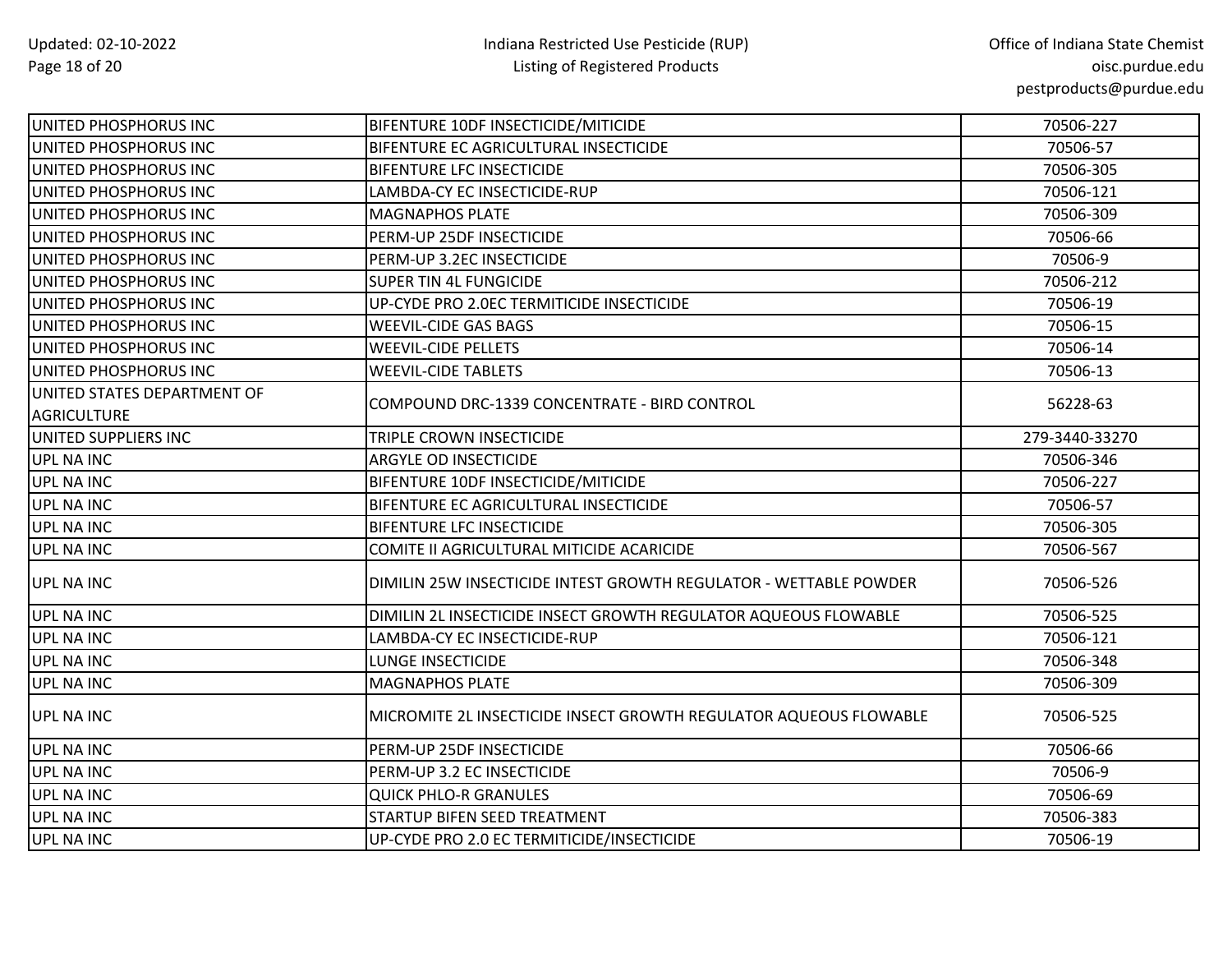| UPL NA INC                      | WEEVIL-CIDE ALUMINUM PHOSPHIDE FUMIGANT PELLETS                                         | 70506-14        |
|---------------------------------|-----------------------------------------------------------------------------------------|-----------------|
| UPL NA INC                      | WEEVIL-CIDE ALUMINUM PHOSPHIDE FUMIGANT TABLETS                                         | 70506-13        |
| US DEPT OF INTERIOR             | BAYLUSCIDE 3.2% GRANULAR SEA LAMPREY LARVACIDE                                          | 6704-91         |
| US DEPT OF INTERIOR             | LAMPRECIDE SEA LAMPREY LARVACIDE                                                        | 6704-45         |
| US DEPT OF INTERIOR             | <b>TFM BAR</b>                                                                          | 6704-86         |
| US DEPT OF INTERIOR             | TFM-HP SEA LAMPREY LARVICIDE                                                            | 6704-45         |
| <b>VALENT USA LLC</b>           | ALOFT GC SC INSECTICIDE                                                                 | 59639-212       |
| <b>VALENT USA LLC</b>           | <b>ASANA XL INSECTICIDE</b>                                                             | 59639-209       |
| <b>VALENT USA LLC</b>           | DANITOL 2.4EC SPRAY                                                                     | 59639-35        |
| <b>VALENT USA LLC</b>           | TAME 2.4 EC SPRAY                                                                       | 59639-77        |
| <b>VAN DIEST SUPPLY CO</b>      | <b>CORNBELT ATRAZINE 4L</b>                                                             | 11773-1         |
| VAN DIEST SUPPLY CO             | <b>CORNBELT ATRAZINE 90DF</b>                                                           | 11773-13        |
| <b>VIVE CROP PROTECTION INC</b> | <b>AVERLAND FC INSECTICIDE</b>                                                          | 89118-10        |
| <b>VIVE CROP PROTECTION INC</b> | BIFENDER FC 3.1 INSECTICIDE                                                             | 89118-13        |
| <b>VIVE CROP PROTECTION INC</b> | <b>BIFENDER FC INSECTICIDE</b>                                                          | 89118-2         |
|                                 | STARBAR GOLDEN MALRIN FLY BAIT WITH MUSCAMONE (INDIANA RESTRICTED USE                   | 2724-274        |
| <b>WELLMARK INTERNATIONAL</b>   | PESTICIDE)                                                                              |                 |
| <b>WILLOWOOD LLC</b>            | WILLOWOOD BIFENTHRIN 2EC INSECTICIDE/MITICIDE                                           | 87290-54        |
| <b>WILLOWOOD LLC</b>            | WILLOWOOD LAMBDA 1EC INSECTICIDE                                                        | 66222-104-87290 |
| <b>WILLOWOOD LLC</b>            | WILLOWOOD LAMBDA-CY-1EC                                                                 | 87290-24        |
| <b>WILLOWOOD LLC</b>            | WILLOWOOD PARAQUAT 3SL                                                                  | 87290-35        |
| <b>WILLOWOOD LLC</b>            | WILLOWOOD PRONAMIDE 3.3SC                                                               | 87290-22        |
| <b>WILLOWOOD LLC</b>            | WILLOWOOD USA WILLOWOOD ABAMECTIN 0.15 LV                                               | 87290-68        |
| <b>WINFIELD SOLUTIONS LLC</b>   | AGRISOLUTIONS ARCTIC 3.2 EC INSECTICIDE                                                 | 1381-187        |
| <b>WINFIELD SOLUTIONS LLC</b>   | <b>AGRISOLUTIONS ATRAZINE 4L</b>                                                        | 1381-158        |
| <b>WINFIELD SOLUTIONS LLC</b>   | <b>AGRISOLUTIONS ATRAZINE 90DF</b>                                                      | 9779-253        |
| <b>WINFIELD SOLUTIONS LLC</b>   | AGRISOLUTIONS CHARGER MAX ATZ HERBICIDE                                                 | 1381-199        |
| <b>WINFIELD SOLUTIONS LLC</b>   | AGRISOLUTIONS DELTA GOLD 1.5 EC INSECTICIDE                                             | 264-1011-1381   |
| <b>WINFIELD SOLUTIONS LLC</b>   | AGRISOLUTIONS STERLING BLUE HERBICIDE (INDIANA RESTRICTED USE PESTICIDE)                | 42750-209-1381  |
| <b>WINFIELD SOLUTIONS LLC</b>   | AGRISOLUTIONS STERLING BLUE HERBICIDE BY WINFIELD (INDIANA RESTRICTED USE<br>PESTICIDE) | 7969-137-1381   |
| <b>WINFIELD SOLUTIONS LLC</b>   | AGRISOLUTIONS TUNDRA SUPREME AGRICULTURAL INSECTICIDE                                   | 1381-243        |